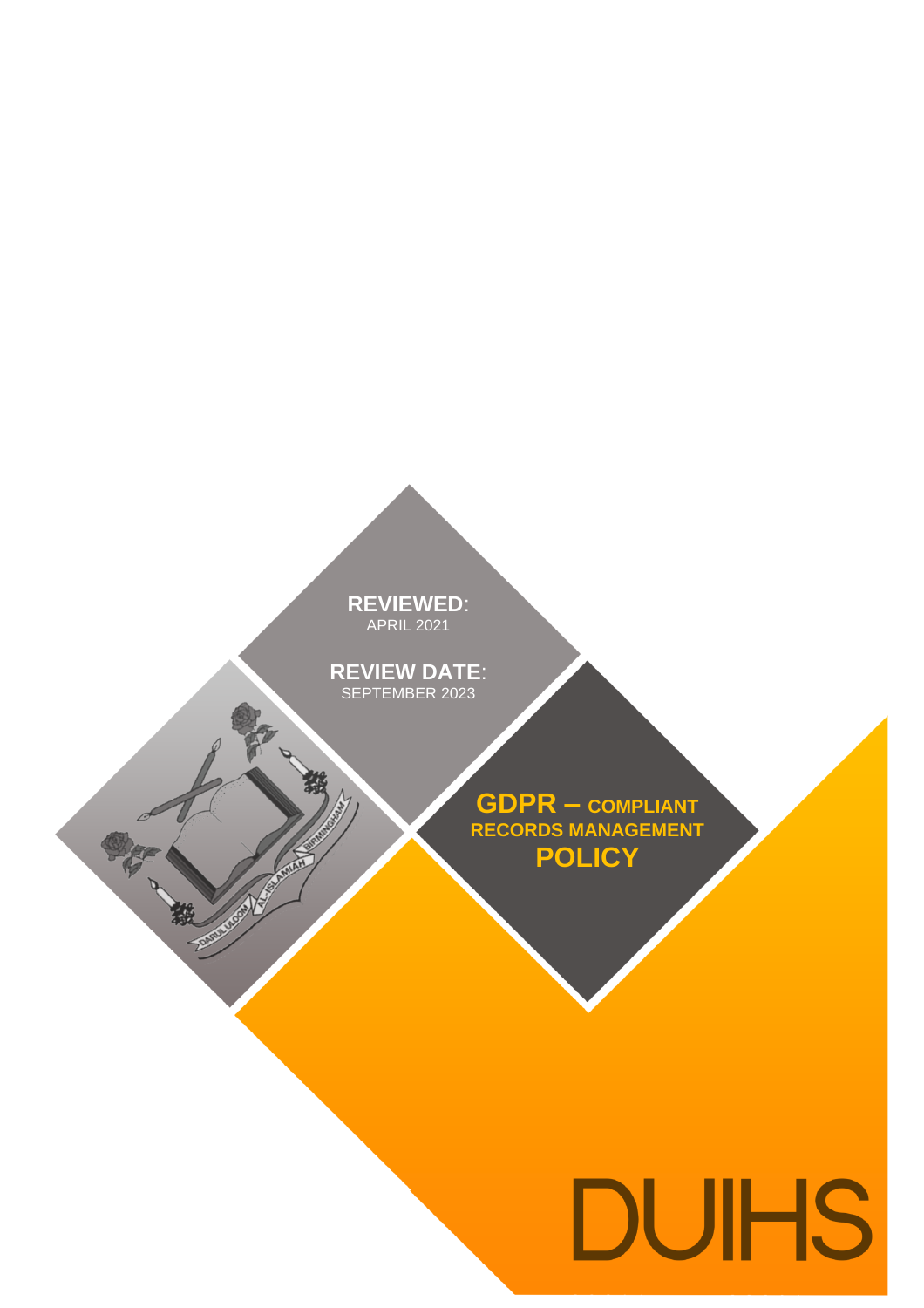#### **1. Contents**

Statement of intent

- 1. Legal framework
- 2. Responsibilities
- 3. Management of pupil records
- 4. Retention of pupil records and other pupil-related information
- 5. Retention of staff records
- 6. Retention of senior leadership and management records
- 7. Retention of health and safety records
- 8. Retention of financial records
- 9. Retention of other school records
- 10. Storing and protecting information
- 11. Accessing information
- 12. Digital continuity statement
- 13. Information audit
- 14. Disposal of data
- 15. Monitoring and review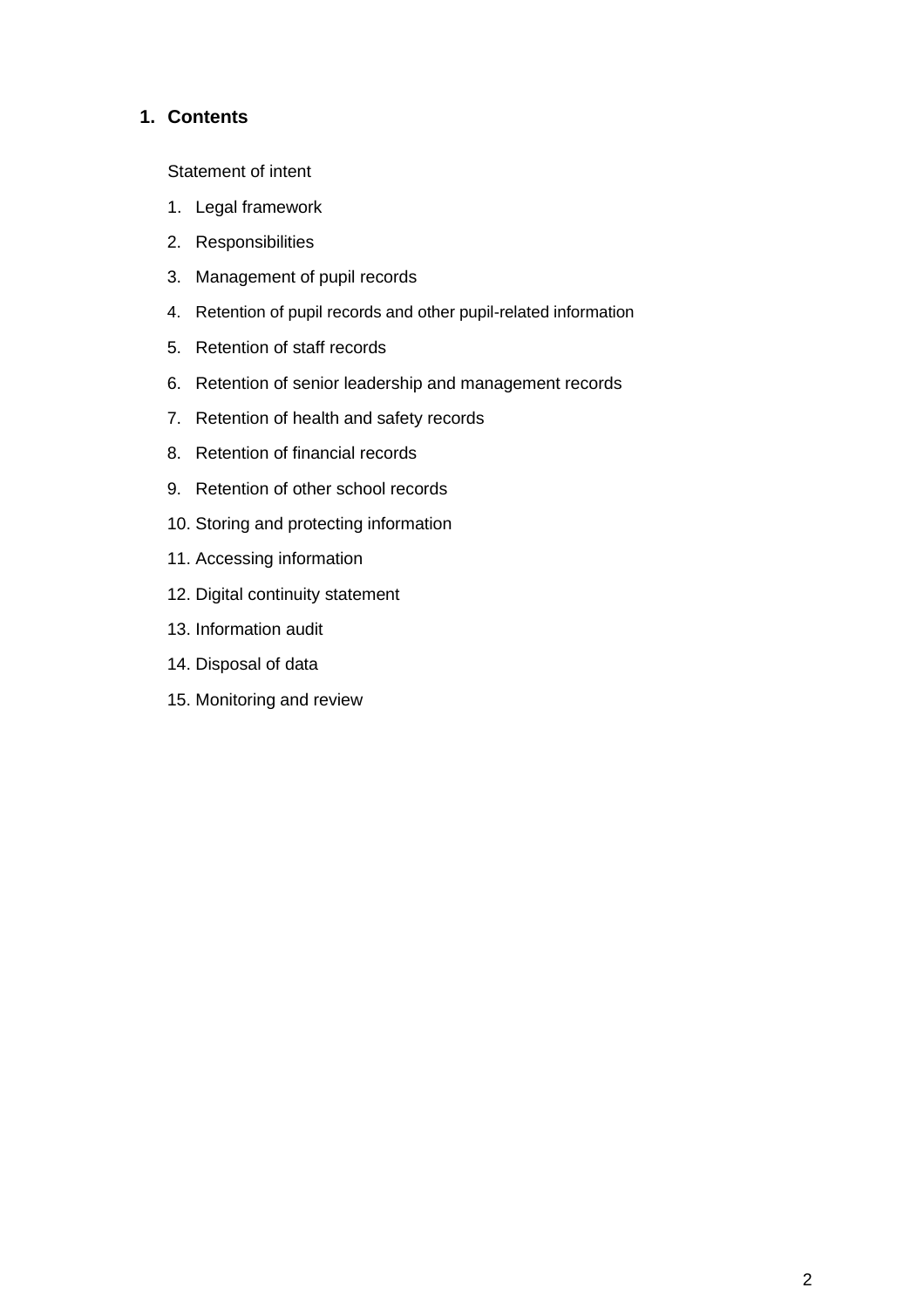#### **2. Statement of intent**

Darul Uloom is committed to maintaining the confidentiality of its information and ensuring that all records within the school are only accessible by the appropriate individuals. In line with the requirements of the General Data Protection Regulation (GDPR), the school also has a responsibility to ensure that all records are only kept for as long as is necessary to fulfil the purpose(s) for which they were intended.

The school has created this policy to outline how records are stored, accessed, monitored, retained and disposed of, in order to meet the school's statutory requirements.

This document complies with the requirements set out in the GDPR, which will come into effect on 25 May 2018. The government has confirmed that the UK's decision to leave the EU will not affect the commencement of the GDPR.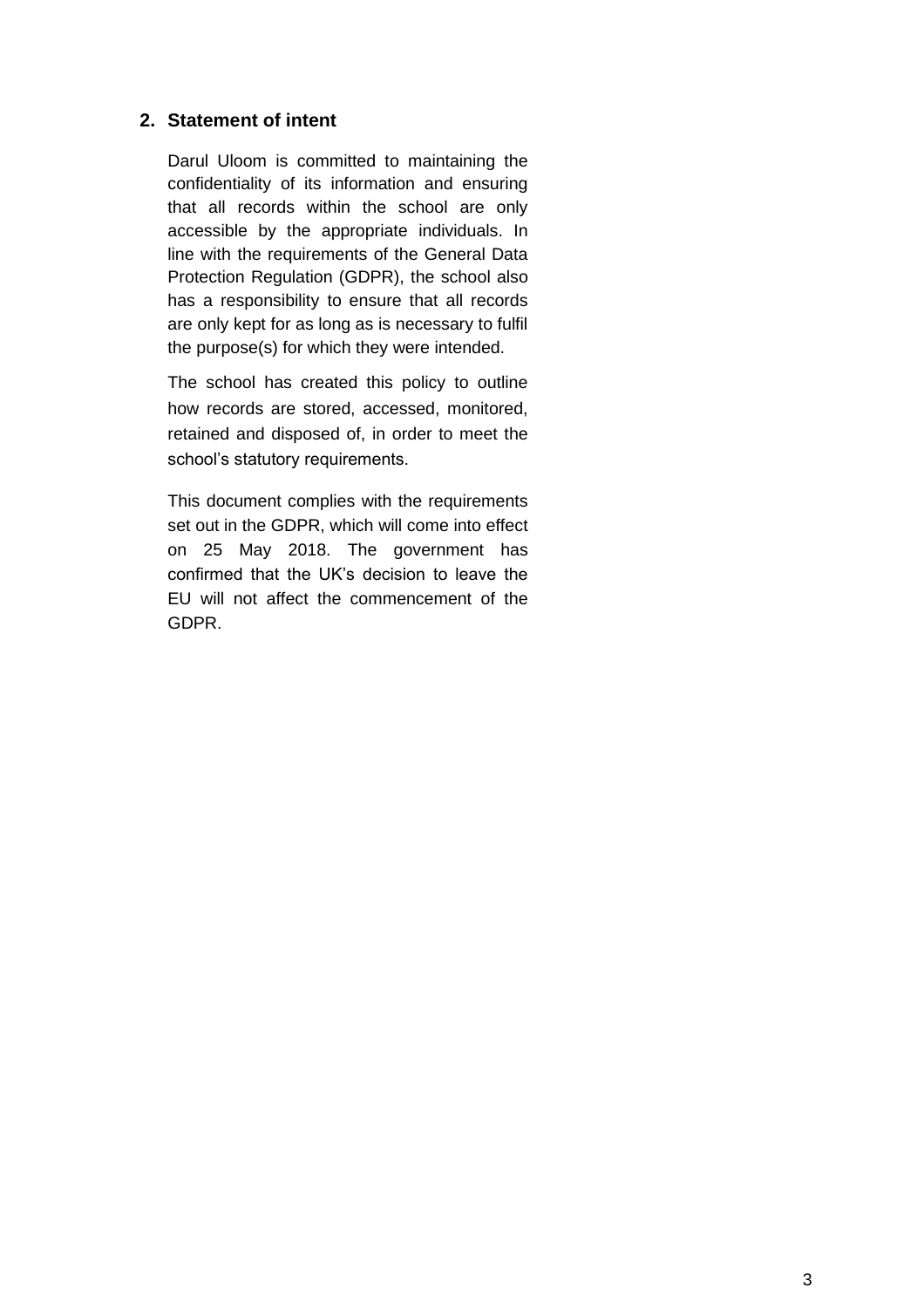#### **1. Legal framework**

- 1.1. This policy has due regard to legislation including, but not limited to, the following:
	- General Data Protection Regulation (2016)
	- Freedom of Information Act 2000
	- Limitation Act 1980 (as amended by the Limitation Amendment Act 1980)
		- 1.2. This policy also has due regard to the following guidance:
	- Information Records Management Society 'Information Management Toolkit for Schools' 2016
- 1.3. This policy will be implemented in accordance with the following school policies and procedures:
	- Data Protection Policy
	- CCTV Policy

#### **2. Responsibilities**

- 2.1. The school as a whole has a responsibility for maintaining its records and recordkeeping systems in line with statutory requirements.
- 2.2. The Trustee in charge of the school holds overall responsibility for this policy and for ensuring it is implemented correctly.
- 2.3. The data protection officer (DPO) is responsible for the management of records at Darul Uloom
- 2.4. The DPO is responsible for promoting compliance with this policy and reviewing the policy on an annual basis, in conjunction with the Trustee in charge of the school.
- 2.5. The DPO is responsible for ensuring that all records are stored securely, in accordance with the retention periods outlined in this policy, and are disposed of correctly.
- 2.6. All staff members are responsible for ensuring that any records for which they are responsible for are accurate, maintained securely and disposed of correctly, in line with the provisions of this policy.

#### **3. Management of pupil records**

3.1. Pupil records are specific documents that are used throughout a pupil's time in the education system – they are passed to each school that a pupil attends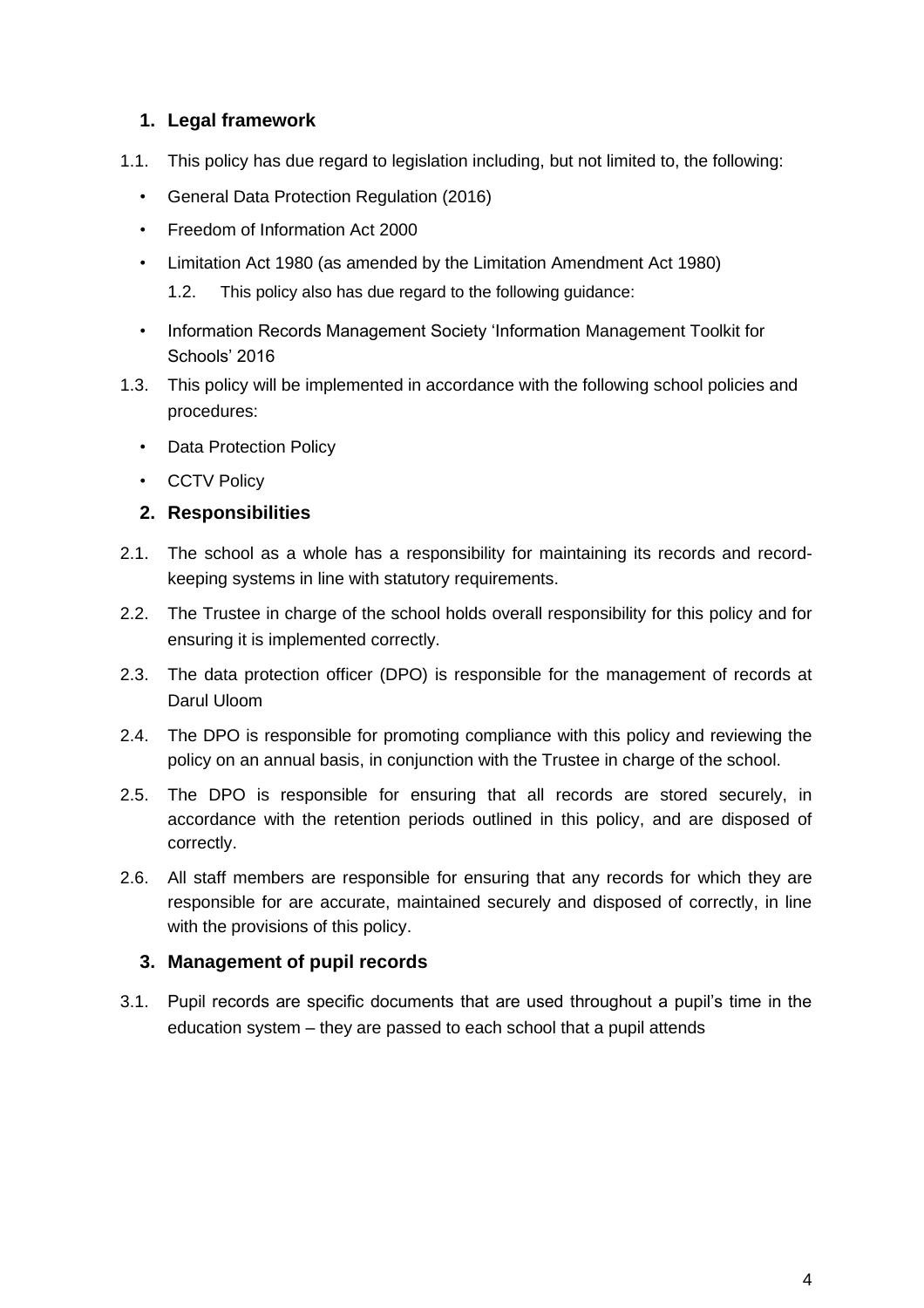and includes all personal information relating to them, e.g. date of birth, home address, as well as their progress and achievement.

- 3.2. The following information is stored on the front of a pupil record, and will be easily accessible:
	- Forename, surname, gender and date of birth
	- Unique pupil number (if given by previous school)
	- Note of the date when the file was opened
	- Note of the date when the file was closed, if appropriate
- 3.3. The following information is stored inside the pupil record, and will be easily accessible:
	- Ethnic origin, religion and first language (if not English)
	- Any preferred names
	- Position in their family, e.g. eldest sibling
	- Emergency contact details and the name of the pupil's doctor
	- Any allergies or other medical conditions that are important to be aware of
	- Names of parents, including their home address(es) and telephone number(s)
	- Name of the school, admission number, the date of admission and the date of leaving, where appropriate
	- Any other agency involvement, e.g. speech and language therapist
- 3.4. The following information is stored in the pupil record folder, and will be easily accessible:
	- Admissions form
	- Details of any SEND (Details of location on file)
	- If the pupil has attended an early years setting, the record of transfer
	- Fair processing notice only the most recent notice will be included
	- Annual written reports to parents (if printed, on HUB/KSM)
	- Notes relating to major incidents and accidents involving the pupil
	- Any information about an education and healthcare (EHC) plan and support offered in relation to the EHC plan (Details of location on file)
	- Any notes indicating child protection disclosures and reports are held (Details of location on file)
	- Any information relating to exclusions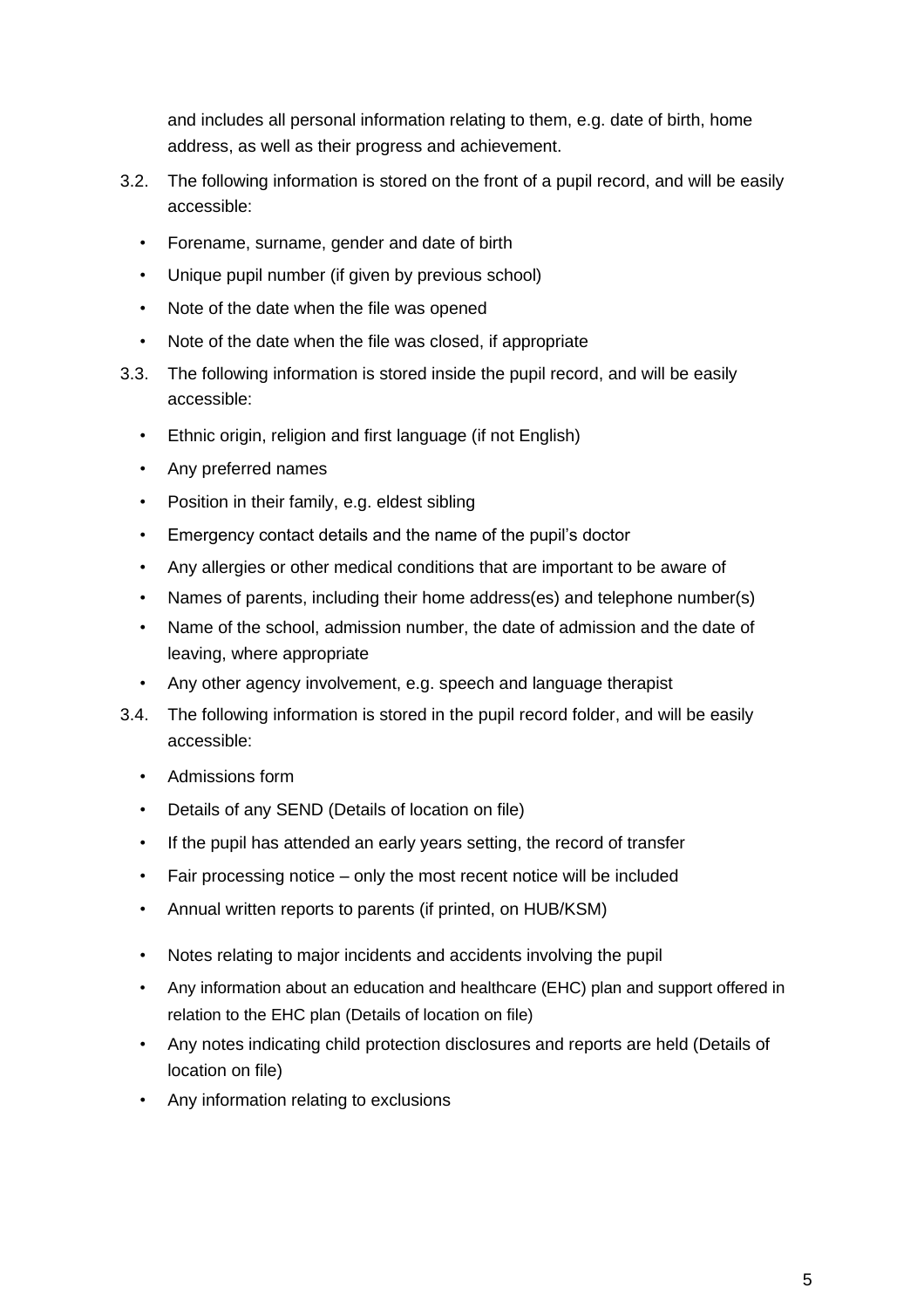- Any correspondence with parents or external agencies relating to major issues, e.g. mental health (Details of location on file)
- Notes indicating that records of complaints made by parents or the pupil are held (Located with Director of Safeguarding)
- 3.5. The following information is subject to shorter retention periods but will remain in the pupil record folder:
	- Absence notes
	- Parental and, where appropriate, pupil consent forms for educational visits, photographs and videos, etc.
	- Correspondence with parents about minor issues, e.g. behaviour
- 3.6. Hard copies of disclosures and reports relating to child protection are stored in a folder, in a securely locked filing cabinet in the SMT office– a note indicating this is marked on the pupil's file.
- 3.7. Hard copies of complaints made by parents or pupils are stored in a file in the SMT office
- 3.8. Actual copies of accident and incident information are stored separately in the school office and held in line with the retention periods outlined in this policy  $-$  a note indicating this is marked on the pupil's file. An additional copy may be placed in the pupil's file in the event of a major accident or incident.
- 3.9. The school will ensure that no pupil records are altered or amended before transferring them to the next school that the pupil will attend.
- 3.10. The only exception to the above is if any records placed on the pupil's file have a shorter retention period and may need to be removed. In such cases, the DPO responsible for disposing records, will remove these records.
- 3.11. Electronic records relating to a pupil's record will also be transferred to the pupils' next school. Section 10 of this policy outlines how electronic records will be transferred.
- 3.12. If any pupil attends the school until statutory school leaving age, the school will keep the pupil's records until the pupil reaches the age of 25 years.
- 3.13. The school will, wherever possible, avoid sending a pupil record by post. Where a pupil record must be sent by post, it will be sent by registered post, with an accompanying list of the files included. The school it is sent to is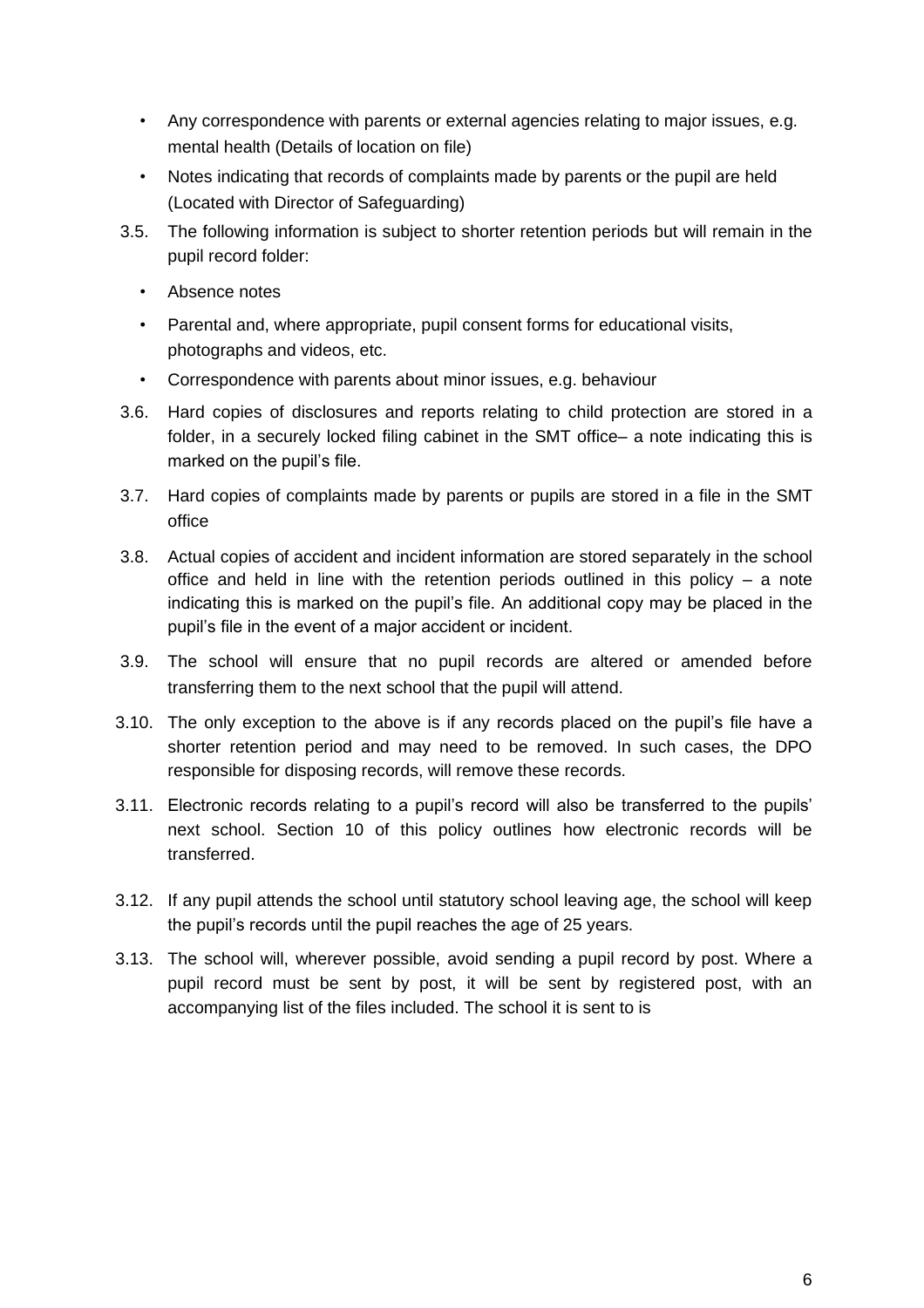required to sign a copy of the list to indicate that they have received the files and return this to the school.

#### **4. Retention of pupil records and other pupil-related information**

- 4.1. The table below outlines the school's retention periods for individual pupil records and the action that will be taken after the retention period, in line with any requirements.
- 4.2. Electronic copies of any information and files will be destroyed in line with the retention periods below.

| <b>Type of file</b>                                                                                                                     | <b>Retention period</b>                                      | <b>Action taken after</b><br>retention period ends                        |
|-----------------------------------------------------------------------------------------------------------------------------------------|--------------------------------------------------------------|---------------------------------------------------------------------------|
|                                                                                                                                         | <b>Admissions</b>                                            |                                                                           |
| Register of admissions                                                                                                                  | Three years after the<br>date on which the entry<br>was made | Information is reviewed and<br>the register may be kept<br>permanently    |
| Secondary school admissions                                                                                                             | The current academic<br>year, plus one year                  | Securely disposed of                                                      |
| Proof of address (supplied as part of the<br>admissions process)                                                                        | The current academic<br>year, plus one year                  | Securely disposed of                                                      |
| Supplementary information submitted,<br>including religious and medical information<br>etc. (where the admission was successful)        | Added to the pupil's<br>record                               | Securely disposed of                                                      |
| Supplementary information submitted,<br>including religious and medical information<br>etc. (where the admission was not<br>successful) | Until the appeals<br>process has been<br>completed           | Securely disposed of                                                      |
| Pupils'<br>educational records                                                                                                          |                                                              |                                                                           |
| [Secondary schools only] Pupils'                                                                                                        | 25 years after the                                           | Transferred to the next<br>educational setting or<br>Securely disposed of |
| educational records                                                                                                                     | pupil's date of birth                                        |                                                                           |
| <b>Public examination results</b>                                                                                                       | Added to the pupil's<br>record                               | Returned to the examination<br>board                                      |
| Internal examination results                                                                                                            | Added to the pupil's<br>record                               | Securely disposed of                                                      |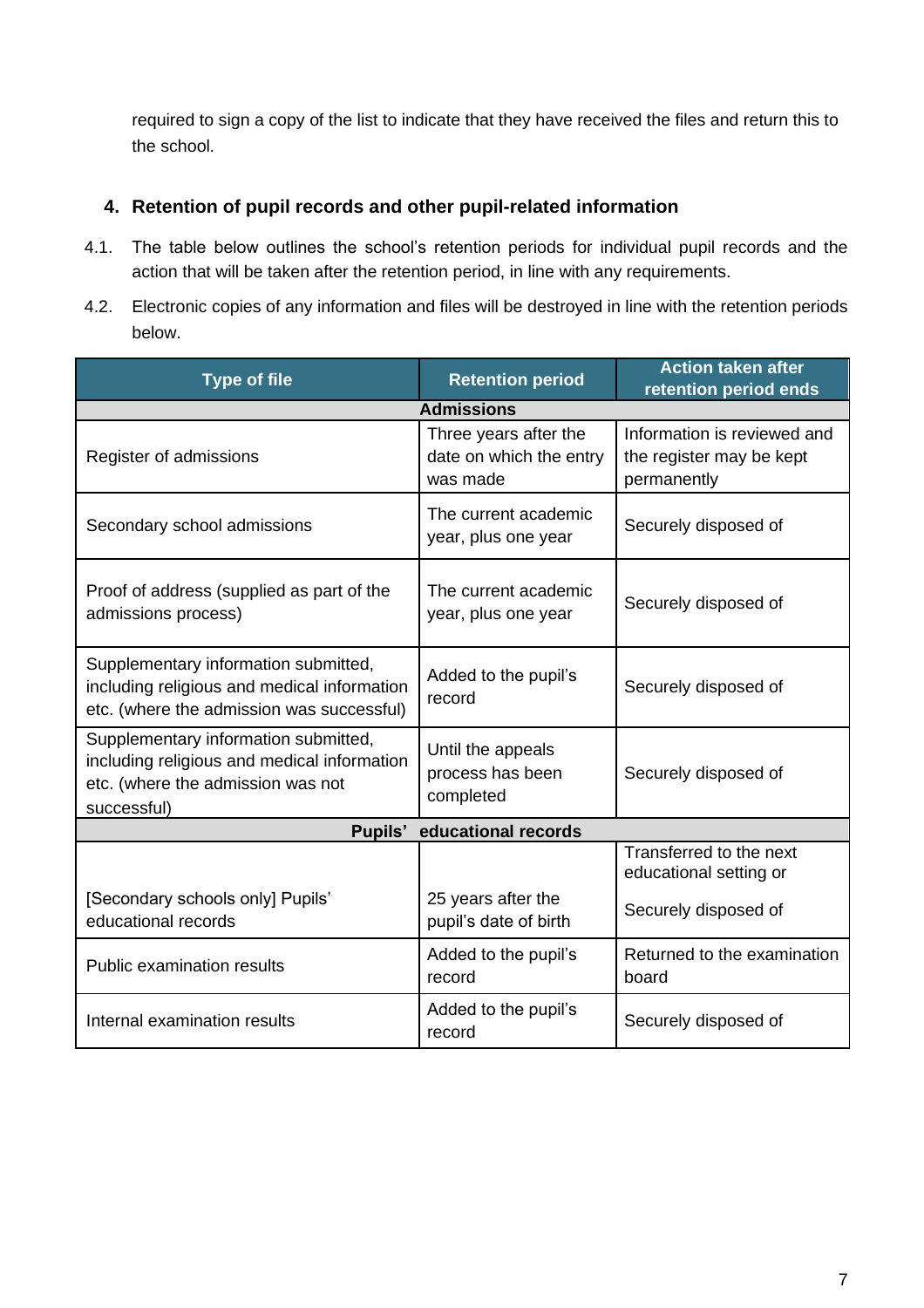| Child protection information held on a<br>pupil's record                                                                                                                                                           | Stored in a folder<br>for the same<br>length of time as the<br>pupil's record       | Securely disposed of -<br>shredded                                                                                                                                                                     |
|--------------------------------------------------------------------------------------------------------------------------------------------------------------------------------------------------------------------|-------------------------------------------------------------------------------------|--------------------------------------------------------------------------------------------------------------------------------------------------------------------------------------------------------|
| Child protection records held in a separate<br>file                                                                                                                                                                | 25 years after the<br>pupil's date of birth                                         | Securely disposed of -<br>shredded                                                                                                                                                                     |
|                                                                                                                                                                                                                    | <b>Attendance</b>                                                                   |                                                                                                                                                                                                        |
| Attendance registers                                                                                                                                                                                               | Last date of entry on to<br>the register, plus three<br>years                       | Securely disposed of                                                                                                                                                                                   |
| Letters authorising absence                                                                                                                                                                                        | Current academic year,<br>plus two years                                            | Securely disposed of                                                                                                                                                                                   |
|                                                                                                                                                                                                                    | <b>SEND</b>                                                                         |                                                                                                                                                                                                        |
| SEND files, reviews and individual<br>education plans                                                                                                                                                              | 25 years after the<br>pupil's date of birth (as<br>stated on the pupil's<br>record) | Information is reviewed and<br>the file may be kept for<br>longer than necessary if it is<br>required for the school to<br>defend themselves in a<br>'failure to provide sufficient<br>education' case |
| Statement of SEN maintained under<br>section 324 of the Education Act 1996 or<br>an EHC plan maintained under section 37<br>of the Children and Families Act 2014 (and<br>any amendments to the statement or plan) | 25 years after the<br>pupil's date of birth (as<br>stated on the pupil's<br>record) | Securely disposed of,<br>unless it is subject to a legal<br>hold                                                                                                                                       |
| Information and advice provided to parents<br>regarding SEND                                                                                                                                                       | 25 years after the<br>pupil's date of birth (as<br>stated on the pupil's<br>record) | Securely disposed of,<br>unless it is subject to a legal<br>hold                                                                                                                                       |
| Accessibility strategy                                                                                                                                                                                             | 25 years after the<br>pupil's date of birth (as<br>stated on the pupil's<br>record) | Securely disposed of,<br>unless it is subject to a legal<br>hold                                                                                                                                       |
|                                                                                                                                                                                                                    | <b>Curriculum management</b>                                                        |                                                                                                                                                                                                        |
| <b>SATs results</b>                                                                                                                                                                                                | 25 years after the<br>pupil's date of birth (as<br>stated on the pupil's<br>record) | Securely disposed of                                                                                                                                                                                   |
| <b>Examination papers</b>                                                                                                                                                                                          | Until the<br>appeals/validation<br>process has been<br>completed                    | Securely disposed of                                                                                                                                                                                   |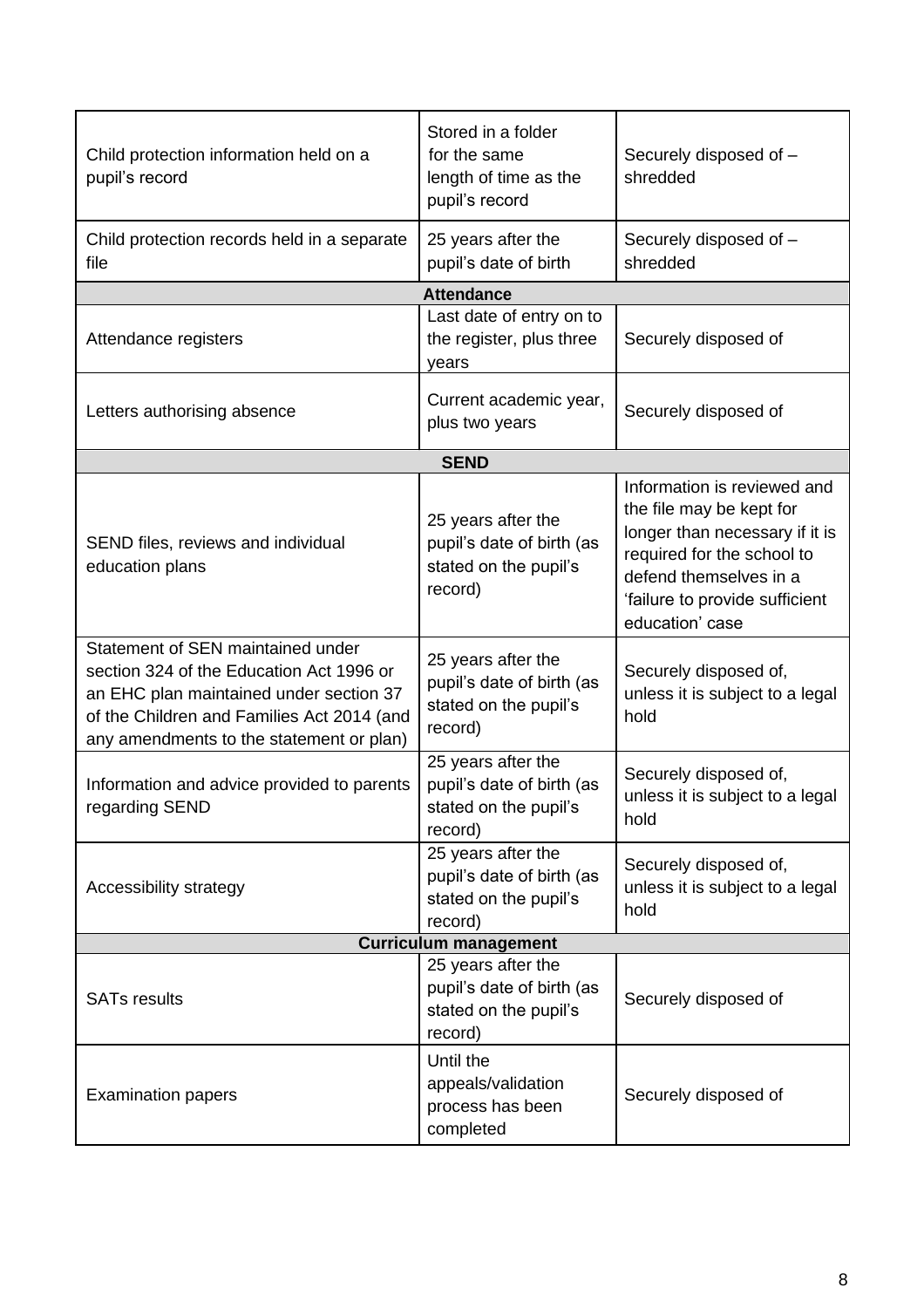| <b>Published Admission Number (PAN)</b>                                     | Current academic year,                                                                                                                                                                                     |                                                 |
|-----------------------------------------------------------------------------|------------------------------------------------------------------------------------------------------------------------------------------------------------------------------------------------------------|-------------------------------------------------|
| reports                                                                     | plus six years                                                                                                                                                                                             | Securely disposed of                            |
| Valued added and contextual data                                            | Current academic year,<br>plus six years                                                                                                                                                                   | Securely disposed of                            |
| Self-evaluation forms                                                       | Current academic year,<br>plus six years                                                                                                                                                                   | Securely disposed of                            |
| Pupils' work                                                                | Returned to pupils at<br>the end of the<br>academic year, or<br>retained for the current<br>academic year, plus<br>one year                                                                                | Securely disposed of                            |
|                                                                             | Extra- curricular activities                                                                                                                                                                               |                                                 |
| Parental consent forms for school trips<br>where no major incident occurred | Until the conclusion of<br>the trip                                                                                                                                                                        | Securely disposed of                            |
| Parental consent forms for school trips<br>where a major incident occurred  | 25 years after the<br>pupil's date of birth on<br>the pupil's record<br>(permission slips of all<br>pupils on the trip will<br>also be held to show<br>that the rules had been<br>followed for all pupils) | Securely disposed of                            |
| Walking bus registers                                                       | Three years from the<br>date of the register<br>being taken                                                                                                                                                | Securely disposed of                            |
| <b>Family liaison officers</b>                                              | and home-school liaison assistants                                                                                                                                                                         |                                                 |
| Day books                                                                   | Current academic year,<br>plus two years                                                                                                                                                                   | Reviewed and destroyed if<br>no longer required |
| Reports for outside agencies                                                | Duration of the pupil's<br>time at school                                                                                                                                                                  | Securely disposed of                            |
| <b>Referral forms</b>                                                       | Whilst the referral is<br>current                                                                                                                                                                          | Securely disposed of                            |
| Contact data sheets                                                         | Current academic year                                                                                                                                                                                      | Reviewed and destroyed if<br>no longer active   |
| Contact database entries                                                    | Current academic year                                                                                                                                                                                      | Reviewed and destroyed if<br>no longer required |
| Group registers                                                             | Current academic year,<br>plus two years                                                                                                                                                                   | Securely disposed of                            |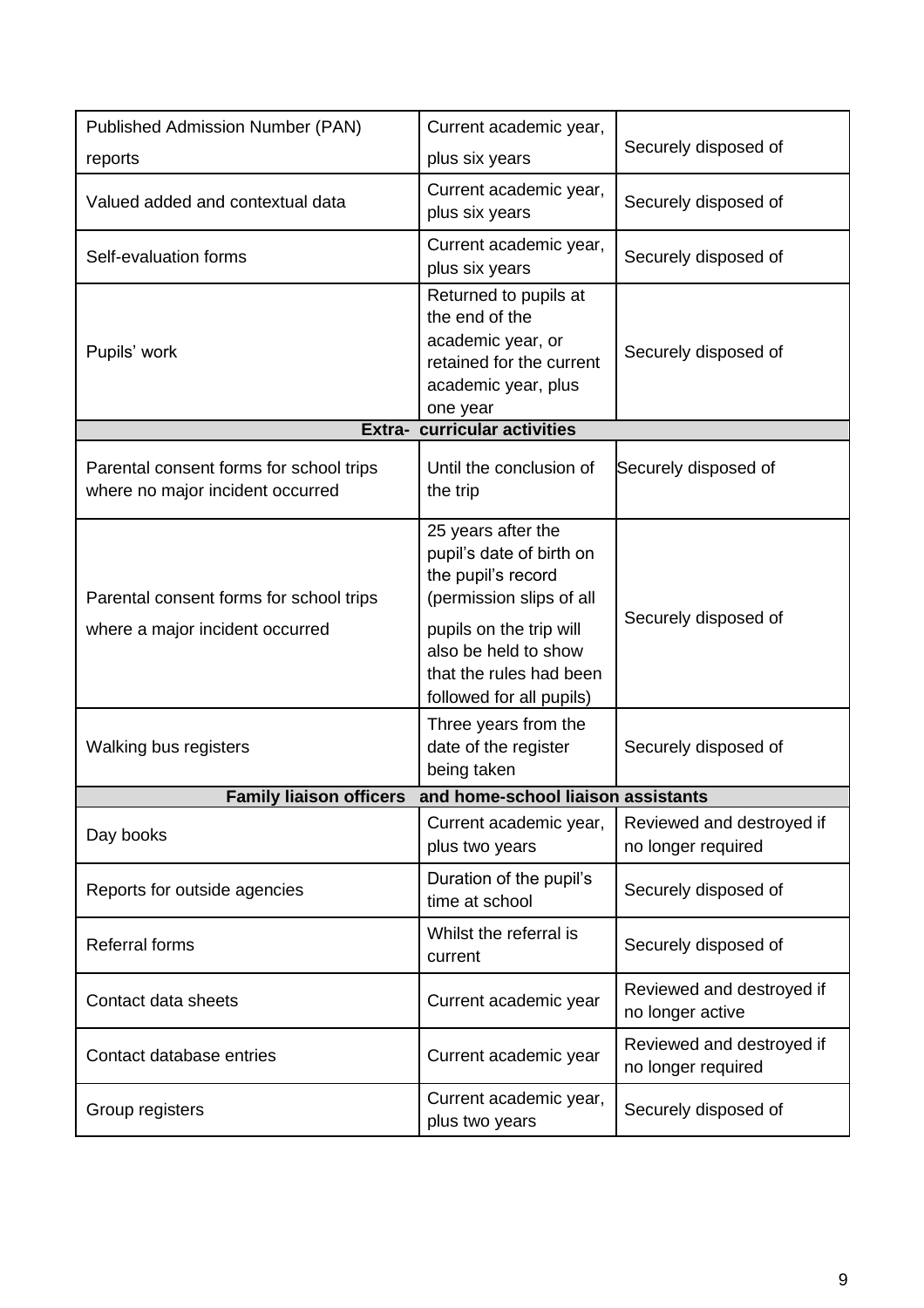#### **5. Retention of staff records**

- 5.1. The table below outlines the school's retention period for staff records and the action that will be taken after the retention period, in line with any requirements.
- 5.2. Electronic copies of any information and files will also be destroyed in line with the retention periods below.

| <b>Type of file</b>                                                                         | <b>Retention period</b>                                                                                                     | <b>Action taken after retention</b><br>period ends                                                                                                                                                           |
|---------------------------------------------------------------------------------------------|-----------------------------------------------------------------------------------------------------------------------------|--------------------------------------------------------------------------------------------------------------------------------------------------------------------------------------------------------------|
|                                                                                             | <b>Operational</b>                                                                                                          |                                                                                                                                                                                                              |
| Staff members' personal file                                                                | Termination of employment,<br>plus six years                                                                                | Securely disposed of                                                                                                                                                                                         |
| <b>Timesheets</b>                                                                           | Current academic year, plus<br>six years                                                                                    | Securely disposed of                                                                                                                                                                                         |
| Annual appraisal and                                                                        | Current academic year, plus                                                                                                 | Securely disposed of                                                                                                                                                                                         |
| assessment records                                                                          | five years                                                                                                                  |                                                                                                                                                                                                              |
|                                                                                             | <b>Recruitment</b>                                                                                                          |                                                                                                                                                                                                              |
| Records relating to the<br>appointment of a new<br>headteacher                              | Date of appointment, plus<br>six years                                                                                      | Securely disposed of                                                                                                                                                                                         |
| Records relating to the<br>appointment of new members of<br>staff (unsuccessful candidates) | Date of appointment of<br>successful candidate, plus<br>six months                                                          | Securely disposed of                                                                                                                                                                                         |
| Records relating to the<br>appointment of new members of<br>staff (successful candidates)   | Relevant information added<br>to the member of staff's<br>personal file and other<br>information retained for six<br>months | Securely disposed of                                                                                                                                                                                         |
| <b>DBS</b> certificates                                                                     | Up to six months                                                                                                            | Securely disposed of                                                                                                                                                                                         |
| Proof of identify as part of the<br>enhanced DBS check                                      | After identity has been<br>proven                                                                                           | Reviewed and a note kept of<br>what was seen and what has<br>been checked - if it is necessary<br>to keep a copy this will be placed<br>on the staff member's personal<br>file, if not, securely disposed of |
| Evidence of right to work in the<br>UK                                                      | Added to staff personal file<br>or, if kept separately,<br>termination of employment,<br>plus no longer than two<br>years   | Securely disposed of                                                                                                                                                                                         |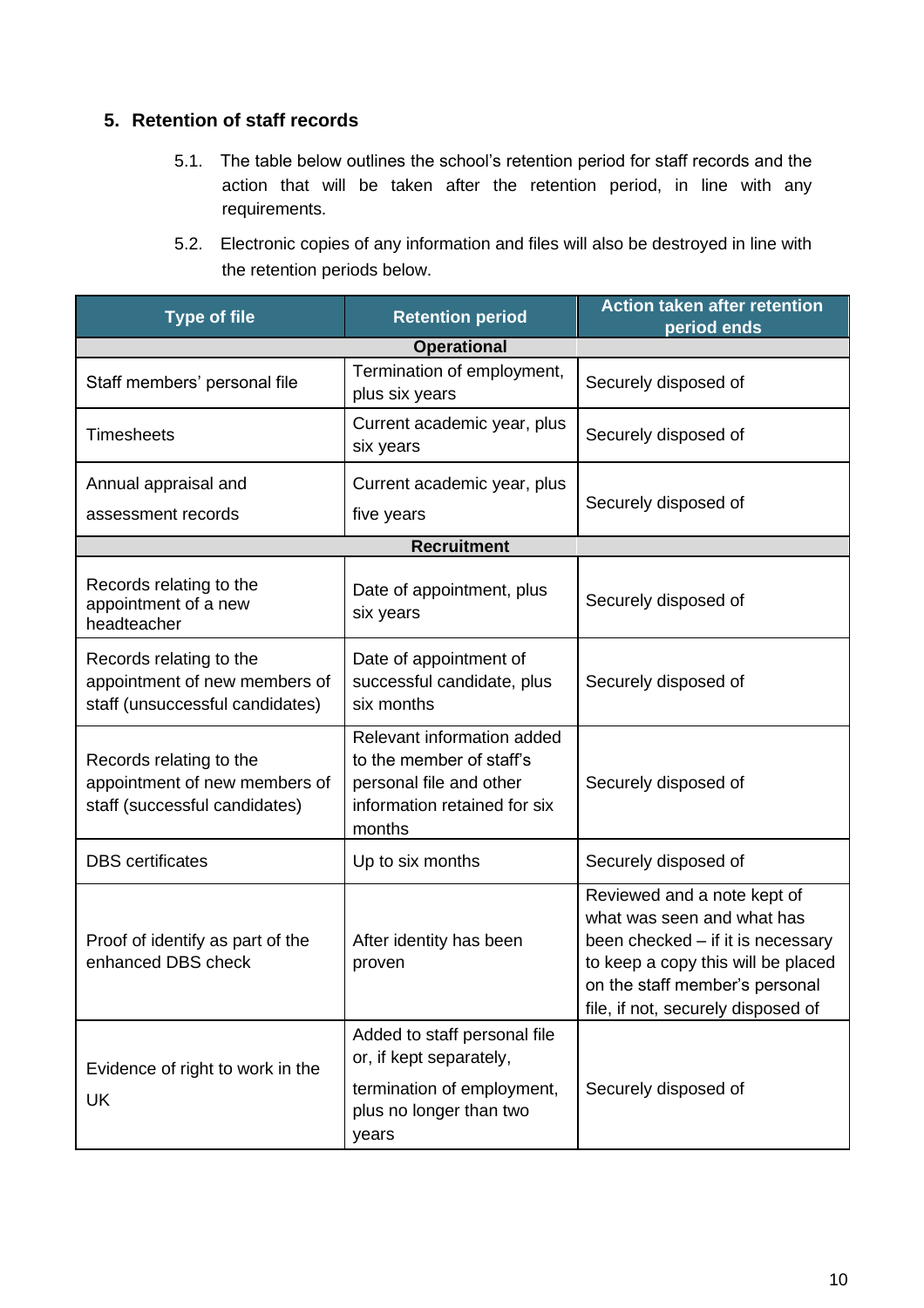## **Disciplinary and grievance procedures**

| Child protection allegations,     | Added to staff personal file,<br>and until the individual's<br>normal retirement age, or 10<br>years from the date of the |                                              |
|-----------------------------------|---------------------------------------------------------------------------------------------------------------------------|----------------------------------------------|
| including where the allegation is | allegation - whichever is                                                                                                 | Reviewed and securely disposed               |
| unproven                          | longer                                                                                                                    | of - shredded                                |
|                                   | If allegations are malicious,<br>they are removed from<br>personal files                                                  |                                              |
|                                   |                                                                                                                           | Securely disposed of - if placed             |
| Oral warnings                     | Date of warning, plus six<br>months                                                                                       | on staff personal file, removed<br>from file |
|                                   |                                                                                                                           | Securely disposed of - if placed             |
| Written warning - level 1         | Date of warning, plus six<br>months                                                                                       | on staff personal file, removed<br>from file |
|                                   |                                                                                                                           | Securely disposed of - if placed             |
| Written warning - level 2         | Date of warning, plus 12<br>months                                                                                        | on staff personal file, removed<br>from file |
|                                   |                                                                                                                           | Securely disposed of – if placed             |
| Final warning                     | Date of warning, plus 18<br>months                                                                                        | on staff personal file, removed<br>from file |
|                                   | Conclusion of the case,                                                                                                   |                                              |
| Records relating to unproven      | unless the incident is child                                                                                              | Securely disposed of                         |
| incidents                         | protection related and is<br>disposed of as above                                                                         |                                              |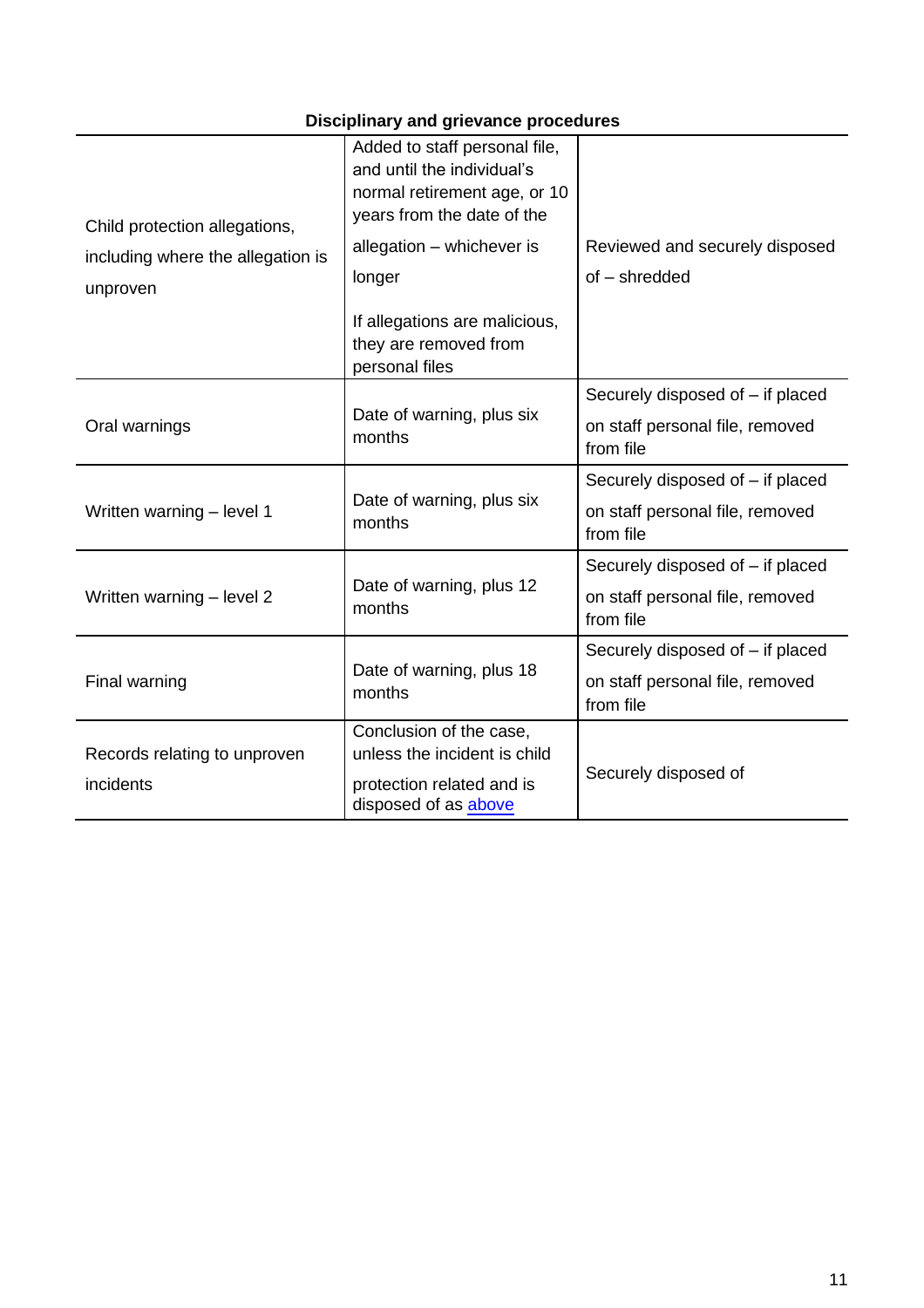#### **6. Retention of senior leadership and management records**

6.1. The table below outlines the school's retention periods for senior leadership and management records, and the action that will be taken after the retention period, in line with any requirements.

Electronic copies of any information and files will also be destroyed in line with the retention periods below.

| <b>Type of file</b>                     | <b>Retention period</b>                                                                            | <b>Action taken after retention</b><br>period ends |
|-----------------------------------------|----------------------------------------------------------------------------------------------------|----------------------------------------------------|
|                                         | <b>C.O.M Meetings</b>                                                                              |                                                    |
| Agendas for governing board<br>meetings | One copy alongside the<br>original set of minutes - all<br>others disposed of without<br>retention | Securely disposed of                               |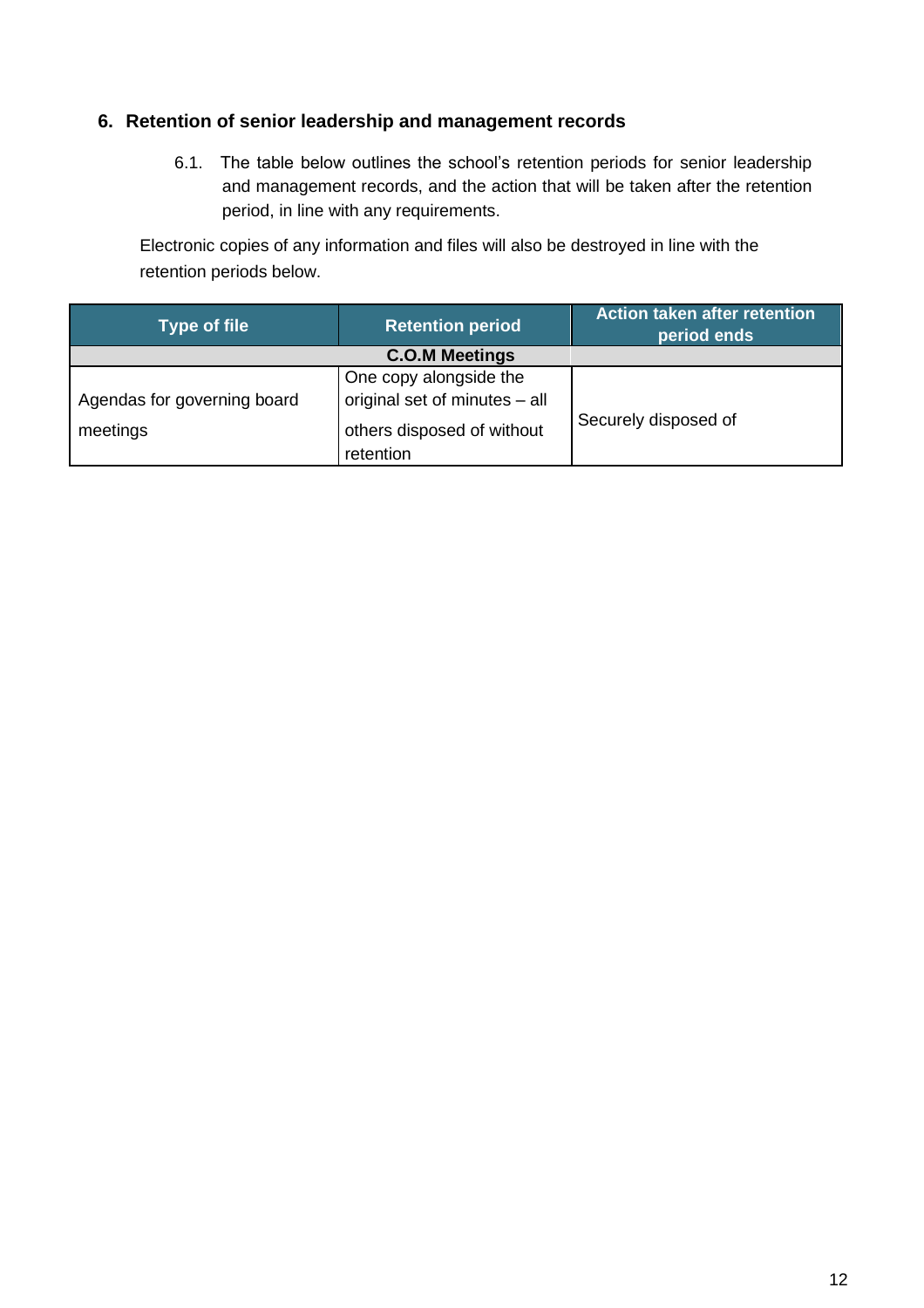| Original, signed copies of the<br>minutes of C.O.M<br>meetings                                                                                | Permanent                                                                                           | <b>JMIC</b> office                                                                                                        |  |
|-----------------------------------------------------------------------------------------------------------------------------------------------|-----------------------------------------------------------------------------------------------------|---------------------------------------------------------------------------------------------------------------------------|--|
| Inspection copies of the minutes<br>of C.O.M meeting                                                                                          | Date of meeting, plus three<br>years                                                                | Shredded if they contain any<br>sensitive and personal<br>information                                                     |  |
| Reports presented to the<br><b>Trustees</b>                                                                                                   | Minimum of six years,<br>unless they refer to<br>individual reports - these<br>are kept permanently | Securely disposed of or, if they<br>refer to individual reports,<br>retained with the signed, original<br>copy of minutes |  |
| Meeting papers relating to the<br>annual parents' meeting                                                                                     | Date of meeting, plus a<br>minimum of six years                                                     | Securely disposed of                                                                                                      |  |
| Instruments of government,<br>including articles of association                                                                               | Permanent                                                                                           | <b>JMIC</b> office                                                                                                        |  |
| Trusts and endowments<br>managed by the Trustees                                                                                              | Permanent                                                                                           | Retained in the school whilst it<br>remains open, then provided to<br>The JMIC                                            |  |
| Action plans created and<br>administered by the Trustees                                                                                      | Duration of the action plan,<br>plus three years                                                    | Securely disposed of                                                                                                      |  |
| Policy documents created and<br>administered by the Trustees                                                                                  | Duration of the policy, plus<br>three years                                                         | Securely disposed of                                                                                                      |  |
| Records relating to complaints<br>dealt with by the Trustees                                                                                  | Date of the resolution of the<br>complaint, plus a minimum<br>of six years                          | Reviewed for further retention in<br>case of contentious disputes,<br>then securely disposed of                           |  |
| Annual reports created under the<br>requirements of The Education<br>(Governors' Annual Reports)<br>(England) (Amendment)<br>Regulations 2002 | Date of report, plus 10 years                                                                       | Securely disposed of                                                                                                      |  |
| Proposals concerning changing<br>the status of the school                                                                                     | Date proposal accepted or<br>declined, plus three years                                             | Securely disposed of                                                                                                      |  |
| Headteacher and senior leadership team (SLT)                                                                                                  |                                                                                                     |                                                                                                                           |  |
| Log books of activity in the<br>school maintained by the<br>headteacher                                                                       | Date of last entry, plus a<br>minimum of six years                                                  | Reviewed and offered to the<br>JMIC if appropriate                                                                        |  |
| Minutes of SMT meetings and<br>the meetings of other internal<br>administrative bodies                                                        | Date of the meeting, plus<br>three years                                                            | Reviewed and securely disposed<br>οf                                                                                      |  |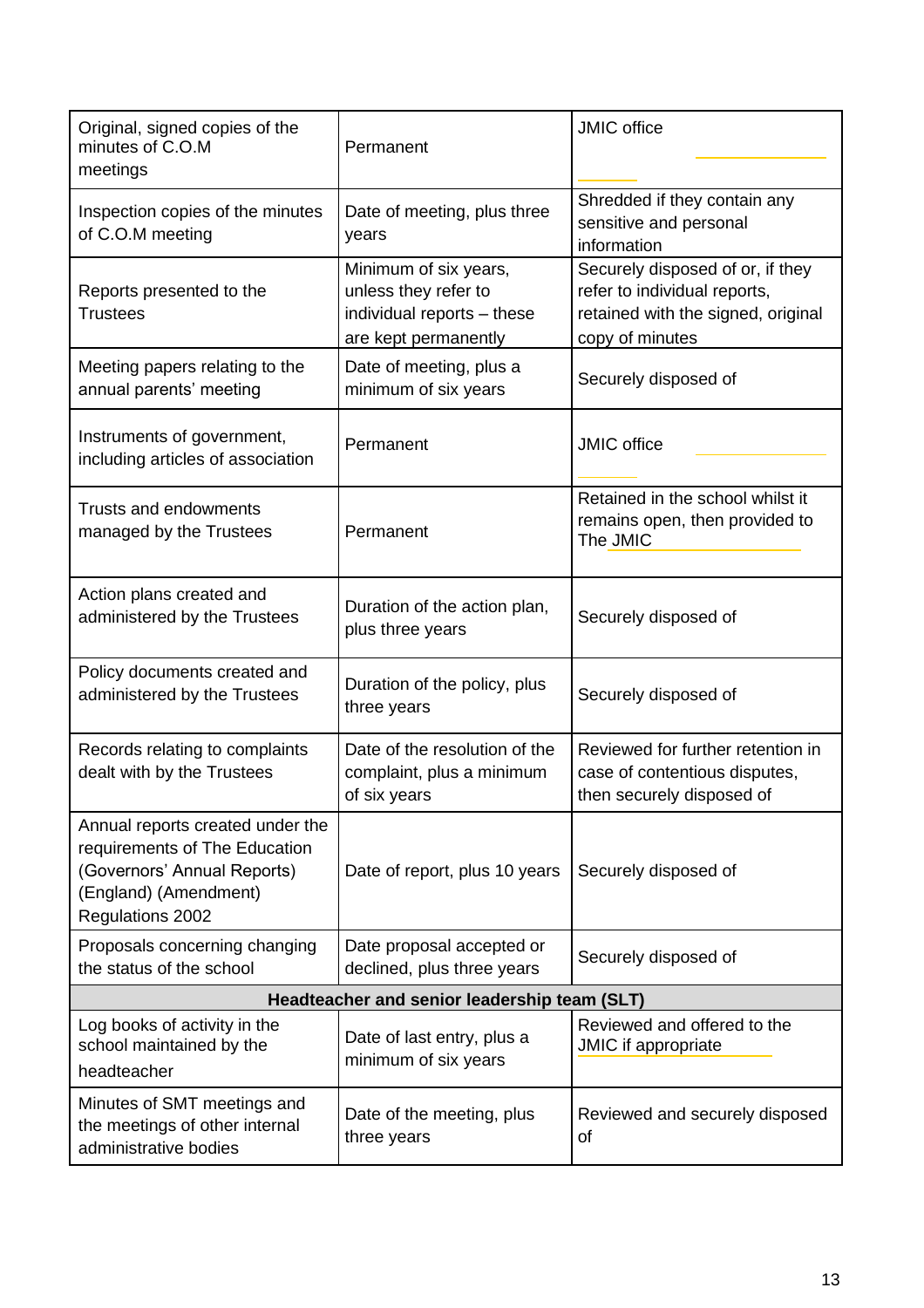| Reports created by the<br>headteacher or SMT                                                                                                             | Date of the report, plus a<br>minimum of three years | Reviewed and securely disposed<br>Ωf |
|----------------------------------------------------------------------------------------------------------------------------------------------------------|------------------------------------------------------|--------------------------------------|
| Records created by the<br>headteacher, deputy<br>headteacher, heads of year and<br>other members of staff with<br>administrative responsibilities        | Current academic year, plus<br>six years             | Reviewed and securely disposed<br>οf |
| Correspondence created by the<br>headteacher, deputy<br>headteacher, heads of year and<br>other members of staff with<br>administrative responsibilities | Date of correspondence,<br>plus three years          | Reviewed and securely disposed<br>οf |
| Professional development plan                                                                                                                            | Duration of the plan, plus six<br>years              | Securely disposed of                 |
| School development plan                                                                                                                                  | Duration of the plan, plus<br>three years            | Securely disposed of                 |

### **7. Retention of health and safety records**

- 7.1. The table below outlines the school's retention periods for health and safety records, and the action that will be taken after the retention period, in line with any requirements.
- 7.2. Electronic copies of any information and files will also be destroyed in line with the retention periods below.

| <b>Type of file</b>                                   | <b>Retention period</b>                                                                                               | <b>Action taken after retention</b><br>period ends |
|-------------------------------------------------------|-----------------------------------------------------------------------------------------------------------------------|----------------------------------------------------|
|                                                       | <b>Health and safety</b>                                                                                              |                                                    |
| Health and safety policy                              | Duration of policy, plus three                                                                                        |                                                    |
| statements                                            | years                                                                                                                 | Securely disposed of                               |
| Health and safety risk                                | Duration of risk assessment,                                                                                          |                                                    |
| assessments                                           | plus three years                                                                                                      | Securely disposed of                               |
| Records relating to accidents<br>and injuries at work | Date of incident, plus 12<br>years. In the case of serious<br>accidents, a retention period<br>of 15 years is applied | Securely disposed of                               |
| Accident reporting – adults                           | Date of the incident, plus six<br>years                                                                               | Securely disposed of                               |
| Accident reporting – pupils                           | 25 years after the pupil's<br>date of birth, on the pupil's                                                           | Securely disposed of                               |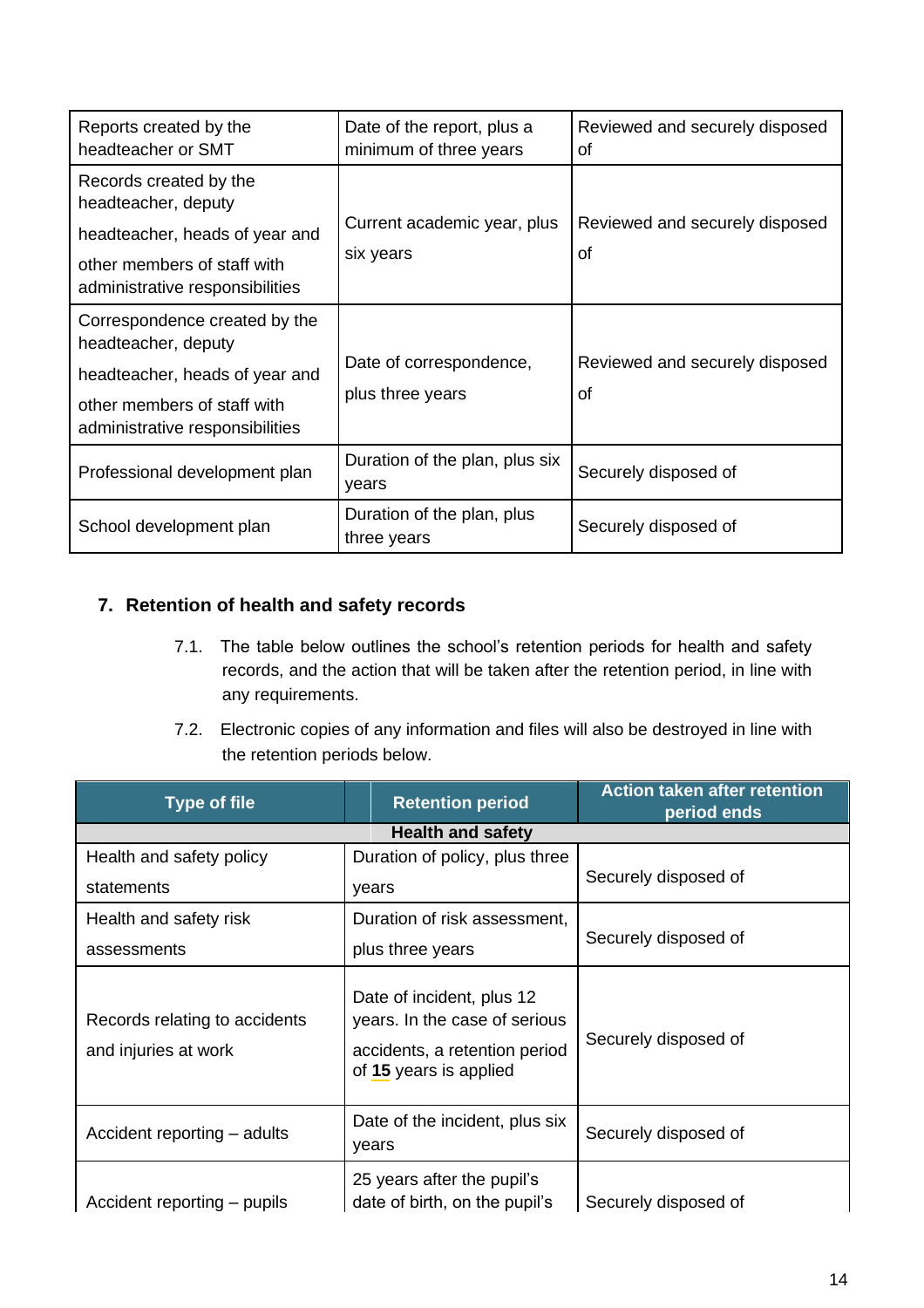| record |  |
|--------|--|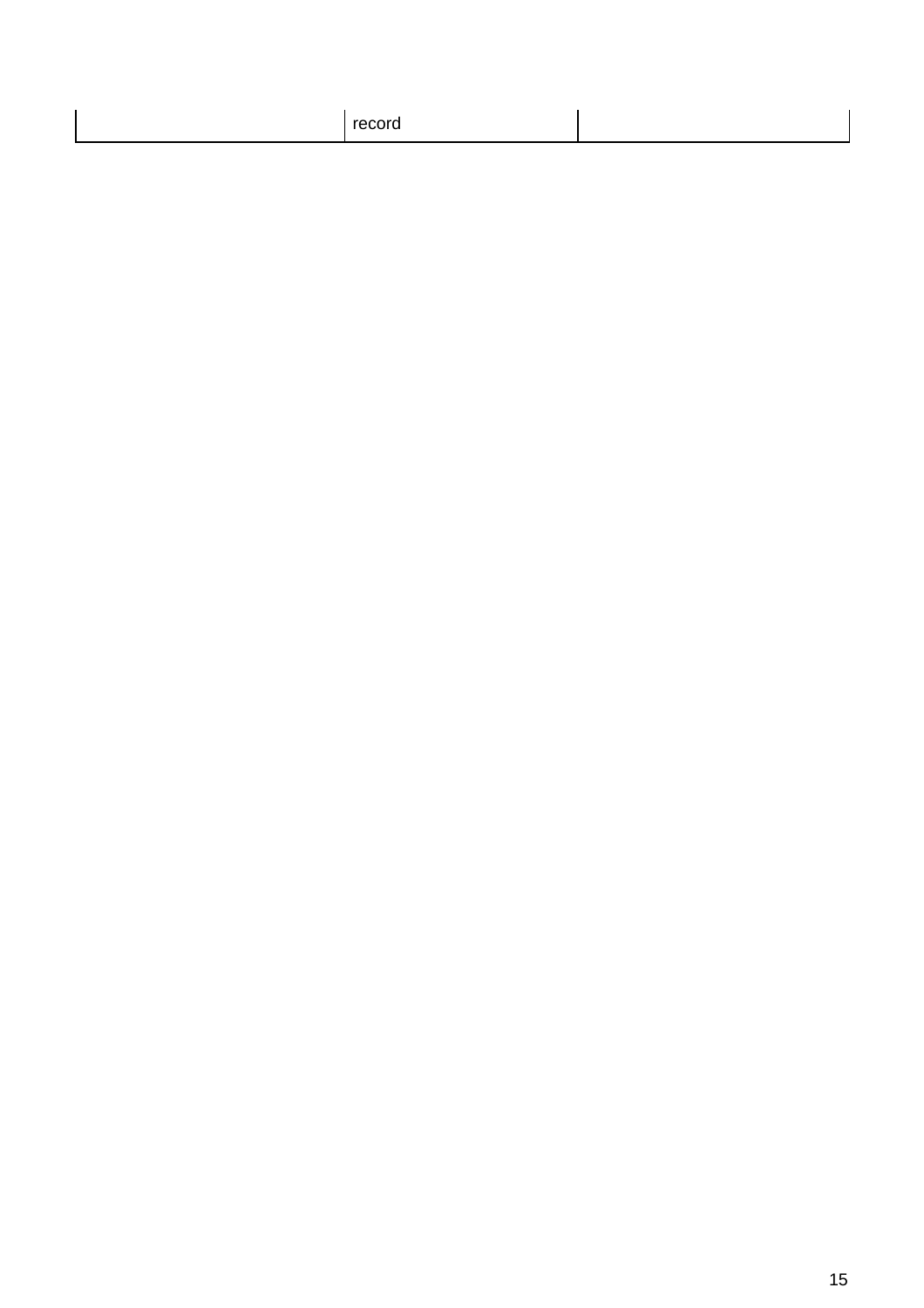| Control of substances hazardous                                                                                   | Current academic year, plus              |                      |
|-------------------------------------------------------------------------------------------------------------------|------------------------------------------|----------------------|
| to health                                                                                                         | 40 years                                 | Securely disposed of |
| Information relating to areas<br>where employees and persons                                                      | Date of last action, plus 40             | Securely disposed of |
| are likely to come into contact<br>with asbestos                                                                  | years                                    |                      |
| Information relating to areas<br>where employees and persons<br>are likely to come into contact<br>with radiation | Date of last action, plus 50<br>years    | Securely disposed of |
| Fire precautions log books                                                                                        | Current academic year, plus<br>six years | Securely disposed of |

#### **8. Retention of financial records**

- 8.1. The table below outlines the school's retention periods for financial records and the action that will be taken after the retention period, in line with any requirements.
- 8.2. Electronic copies of any information and files will also be destroyed in line with the retention periods below.

| <b>Type of file</b>                                                                               | <b>Retention period</b>                    | <b>Action taken after retention</b><br>period ends |
|---------------------------------------------------------------------------------------------------|--------------------------------------------|----------------------------------------------------|
|                                                                                                   | <b>Payroll pensions</b>                    |                                                    |
| Maternity pay records                                                                             | Current academic year,<br>plus three years | Securely disposed of                               |
| Records held under Retirement<br><b>Benefits Schemes (Information</b><br>Powers) Regulations 1995 | Current academic year,<br>plus six years   | Securely disposed of                               |
|                                                                                                   | <b>Risk management and insurance</b>       |                                                    |
| Employer's liability insurance<br>certificate                                                     | Closure of the school, plus<br>40 years    | Securely disposed of                               |
|                                                                                                   | <b>Asset management</b>                    |                                                    |
| Inventories of furniture and<br>equipment                                                         | Current academic year,<br>plus six years   | Securely disposed of                               |
| Burglary, theft and vandalism                                                                     | Current academic year,                     |                                                    |
| report forms                                                                                      | plus six years                             | Securely disposed of                               |
| Accounts and statements including budget management                                               |                                            |                                                    |
| Annual accounts                                                                                   | Current academic year,<br>plus six years   | Disposed of against common<br>standards            |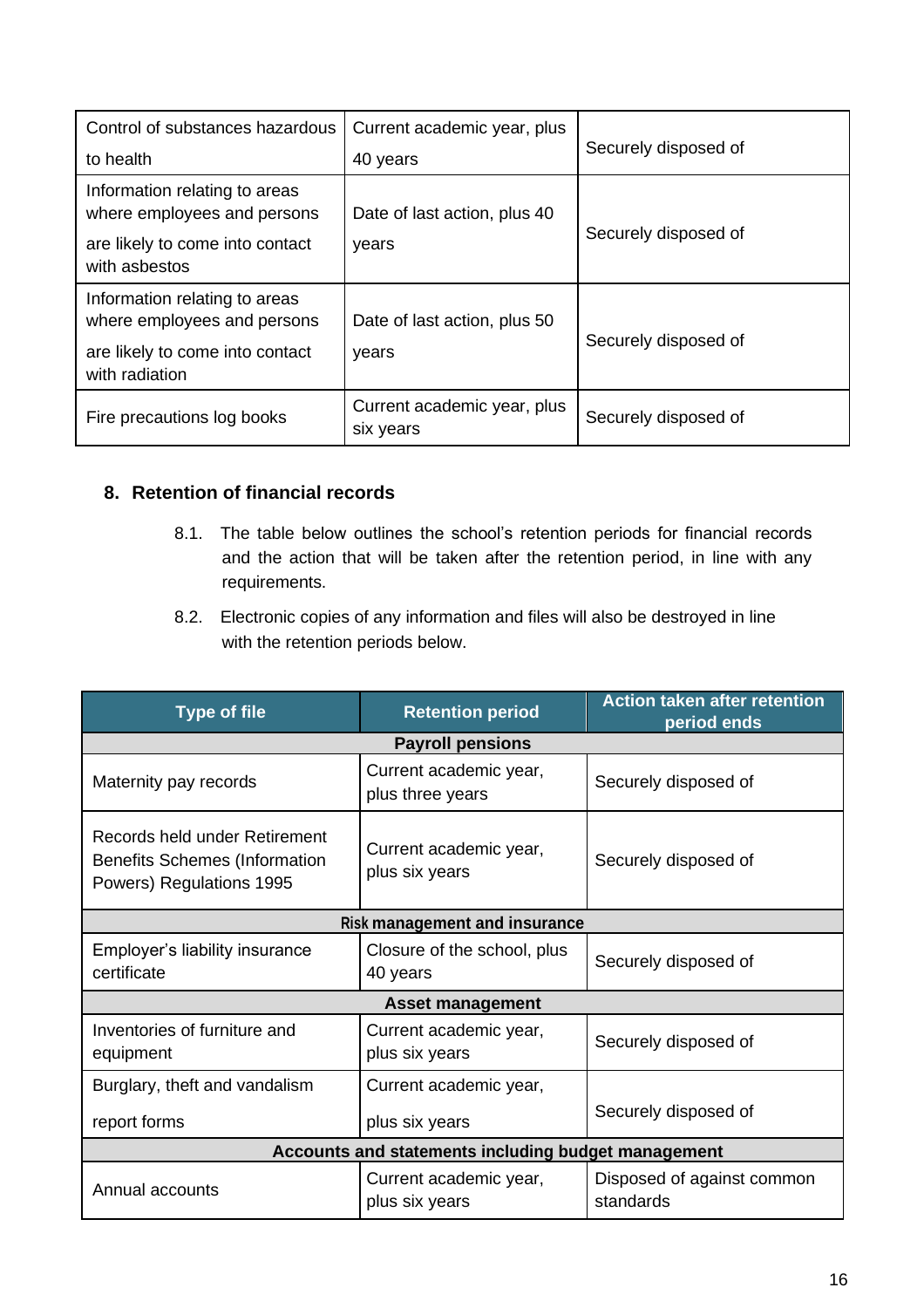| Loans and grants managed by<br>the school                                                           | Date of last payment, plus<br>12 years          | Information is reviewed then<br>securely disposed of |  |
|-----------------------------------------------------------------------------------------------------|-------------------------------------------------|------------------------------------------------------|--|
| All records relating to the creation<br>and management of budgets                                   | Duration of the budget, plus<br>three years     | Securely disposed of                                 |  |
| Invoices, receipts, order books,<br>requisitions and delivery notices                               | Current financial year, plus<br>six years       | Securely disposed of                                 |  |
| Records relating to the collection<br>and banking of monies                                         | Current financial year, plus<br>six years       | Securely disposed of                                 |  |
| Records relating to the<br>identification and collection of<br>debt                                 | Current financial year, plus<br>six years       | Securely disposed of                                 |  |
| <b>Contract management</b>                                                                          |                                                 |                                                      |  |
| All records relating to the<br>management of contracts under<br>seal                                | Last payment on the<br>contract, plus 12 years  | Securely disposed of                                 |  |
| All records relating to the<br>management of contracts under<br>signature                           | Last payment on the<br>contract, plus six years | Securely disposed of                                 |  |
| All records relating to the                                                                         | Current academic year,                          | Securely disposed of                                 |  |
| monitoring of contracts                                                                             | plus two years                                  |                                                      |  |
| <b>School fund</b>                                                                                  |                                                 |                                                      |  |
| Cheque books, paying in books,<br>ledgers, invoices, receipts, bank<br>statements and journey books | Current academic year,<br>plus six years        | Securely disposed of                                 |  |

#### **9. Retention of other school records**

- 9.1. The table below outlines the school's retention periods for any other records held by the school, and the action that will be taken after the retention period, in line with any requirements.
- 9.2. Electronic copies of any information and files will also be destroyed in line with the retention periods below.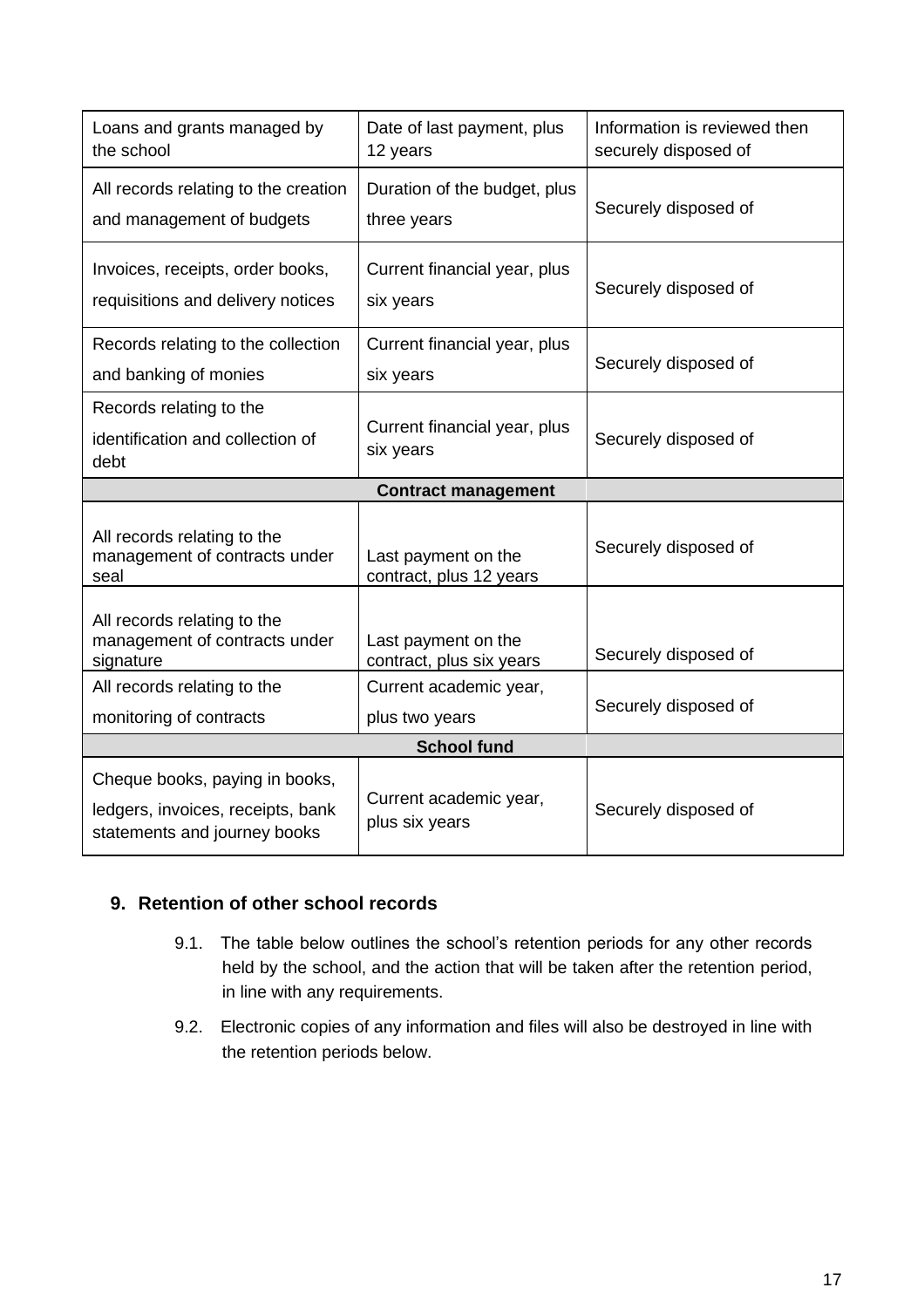| <b>Type of file</b>                                                                                                    | <b>Retention period</b>                              | <b>Action taken after retention</b><br>period ends             |  |
|------------------------------------------------------------------------------------------------------------------------|------------------------------------------------------|----------------------------------------------------------------|--|
| <b>Property management</b>                                                                                             |                                                      |                                                                |  |
| Title deeds of properties<br>belonging to the school                                                                   | Permanent                                            | Transferred to new owners if<br>the building is leased or sold |  |
| Plans of property belonging to<br>the school                                                                           | For as long as the building<br>belongs to the school | Transferred to new owners if<br>the building is leased or sold |  |
| Leases of property leased by<br>or to the school                                                                       | Expiry of lease, plus six<br>years                   | Securely disposed of                                           |  |
| Records relating to the letting<br>of school premises                                                                  | Current financial year, plus<br>six years            | Securely disposed of                                           |  |
| <b>Maintenance</b>                                                                                                     |                                                      |                                                                |  |
| All records relating to the<br>maintenance of the school<br>carried out by contractors                                 | Current academic year, plus<br>six years             | Securely disposed of                                           |  |
| All records relating to the<br>maintenance of the school<br>carried out by school<br>employees                         | Current academic year, plus<br>six years             | Securely disposed of                                           |  |
| <b>Operational administration</b>                                                                                      |                                                      |                                                                |  |
| General file series                                                                                                    | Current academic year, plus<br>five years            | Reviewed and securely<br>disposed of                           |  |
| Records relating to the creation<br>and publication of the school<br>brochure and/or prospectus                        | Current academic year, plus<br>three years           | Disposed of against common<br>standards                        |  |
| Records of order from caterers,<br>including list of pupils                                                            | Current academic year                                | Disposed of against common<br>standards                        |  |
| Records relating to the creation<br>and distribution of circulars to<br>staff, parents or pupils                       | Current academic year, plus<br>one year              | Disposed of against common<br>standards                        |  |
| Newsletters and other items<br>with short operational use                                                              | Current academic year plus<br>one year               | Disposed of against common<br>standards                        |  |
| Visitors' books and signing-in<br>sheets                                                                               | Current academic year, plus<br>six years             | Reviewed then securely<br>disposed of                          |  |
| Records relating to the creation<br>and management of parent-<br>teacher associations and/or old<br>pupil associations | Current academic year, plus<br>six years             | Reviewed then securely<br>disposed of                          |  |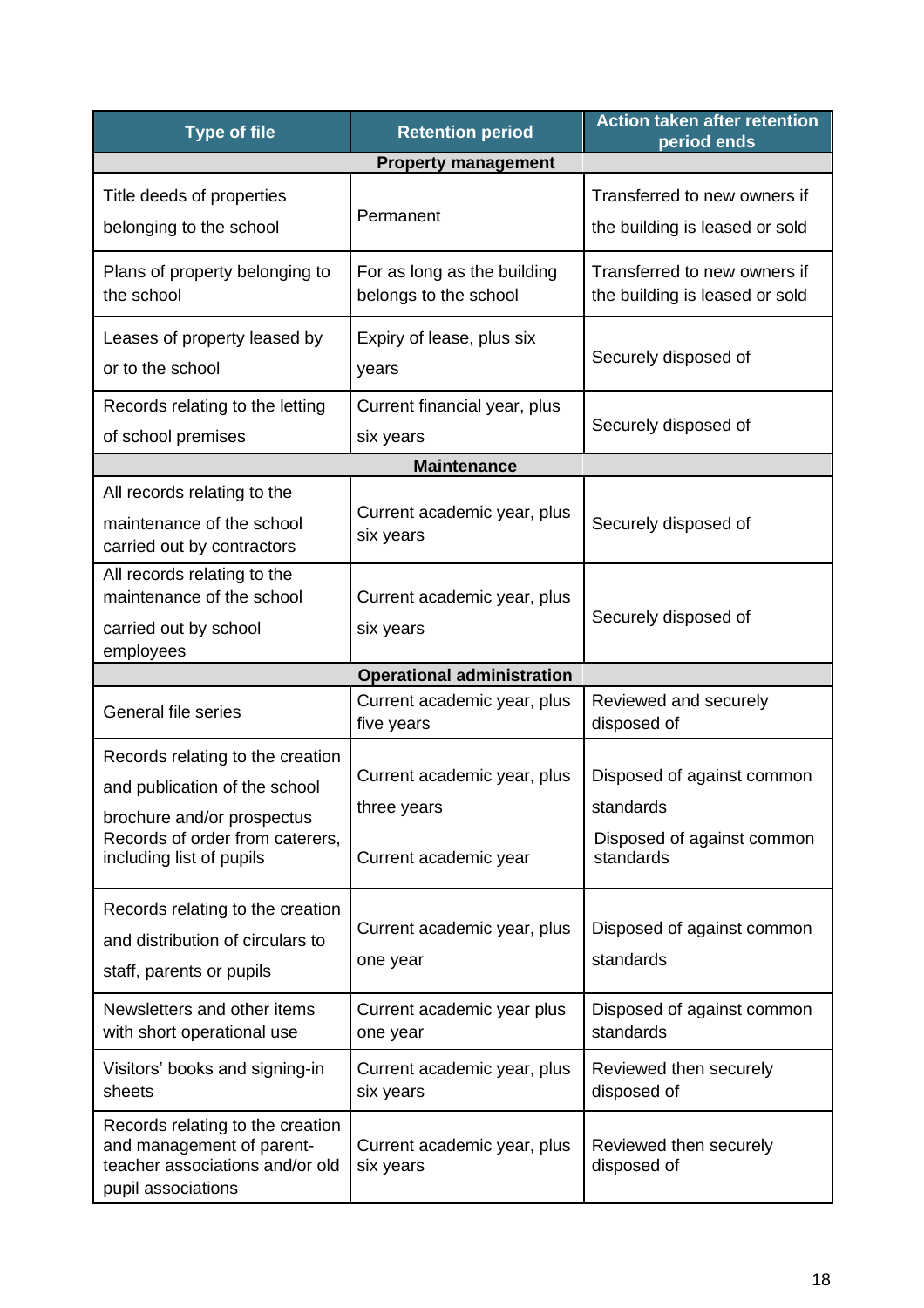#### **10.Storing and protecting information**

- 10.1. The **DPO** will undertake a risk analysis to identify which records are vital to school management and these records will be stored in the most secure manner.
- 10.2. The **DPO** will conduct a back-up of information on a **termly** basis to ensure that all data can still be accessed in the event of a security breach, e.g. a virus, and prevent any loss or theft of data.
- 10.3. Where possible, backed-up information will be stored off the school premises with the JMIC.
- 10.4. Confidential paper records are kept in a locked filing cabinet, drawer or safe, with restricted access.
- 10.5. Confidential paper records are not left unattended or in clear view when held in a location with general access.
- 10.6. Digital data is coded, encrypted or password-protected, both on a local hard drive and on a network drive that is regularly backed-up off-site.
- 10.7. Where data is saved on removable storage or a portable device, the device is kept in a locked and fireproof filing cabinet, drawer or safe when not in use.
- 10.8. Memory sticks are not used to hold personal information unless they are password-protected and fully encrypted.
- 10.9. All electronic devices are password-protected to protect the information on the device in case of theft.
- 10.10. Where possible, the school enables electronic devices to allow the remote blocking or deletion of data in case of theft.
- 10.11. Staff and governors do not use their personal laptops or computers for school purposes.
- 10.12. All members of staff are provided with their own secure login and password, and every computer regularly prompts users to change their password.
- 10.13. Emails containing sensitive or confidential information are password-protected to ensure that only the recipient is able to access the information. The password will be shared with the recipient in a separate email.
- 10.14. Circular emails to parents are sent blind carbon copy (bcc), so email addresses are not disclosed to other recipients.
- 10.15. When sending confidential information by fax, members of staff always check that the recipient is correct before sending.
- 10.16. Where personal information that could be considered private or confidential is taken off the premises, to fulfil the purpose of the data in line with the GDPR,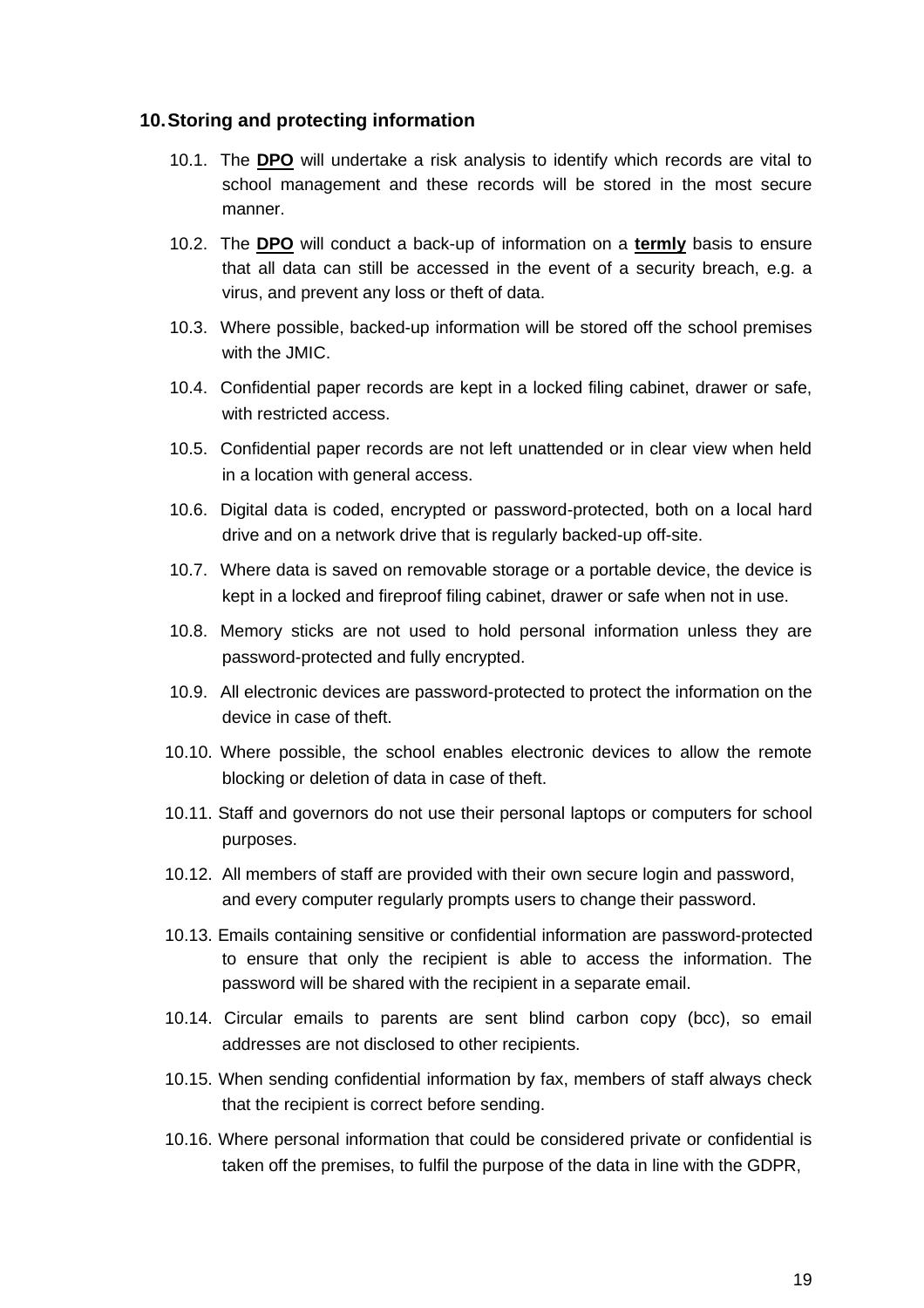either in an electronic or paper format, staff take extra care to follow the same procedures for security, e.g. keeping devices under lock and key. The person taking the information from the school premises accepts full responsibility for the security of the data.

- 10.17. Before sharing data, staff always ensure that:
	- They have consent from data subjects to share it.
	- Adequate security is in place to protect it.
	- The data recipient has been outlined in a privacy notice.
- 10.18. All staff members will implement a 'clear desk policy' to avoid unauthorised access to physical records containing sensitive or personal information. All confidential information will be stored in a securely locked filing cabinet, drawer or safe with restricted access.
- 10.19. Under no circumstances are visitors allowed access to confidential or personal information. Visitors to areas of the school containing sensitive information are supervised at all times.
- 10.20. The physical security of the school's buildings and storage systems, and access to them, is reviewed termly by the site manager in conjunction with the DPO. If an increased risk in vandalism, burglary or theft is identified, this will be reported to the headteacher and Trustee in charge of the school and extra measures to secure data storage will be put in place.
- 10.21. The school takes its duties under the GDPR seriously and any unauthorised disclosure may result in disciplinary action.
- 10.22. The DPO is responsible for continuity and recovery measures are in place to ensure the security of protected data.
- 10.23. Any damage to or theft of data will be managed in accordance with the school's Security Breach Management Plan.

#### **11.Accessing information**

- 11.1. is transparent with data subjects, the information we hold and how it can be accessed.
- 11.2. All members of staff, parents of registered pupils and other users of the school, e.g. visitors and third-party clubs, are entitled to:
	- Know what information the school holds and processes about them or their child and why.
	- Understand how to gain access to it.
	- Understand how to provide and withdraw consent to information being held.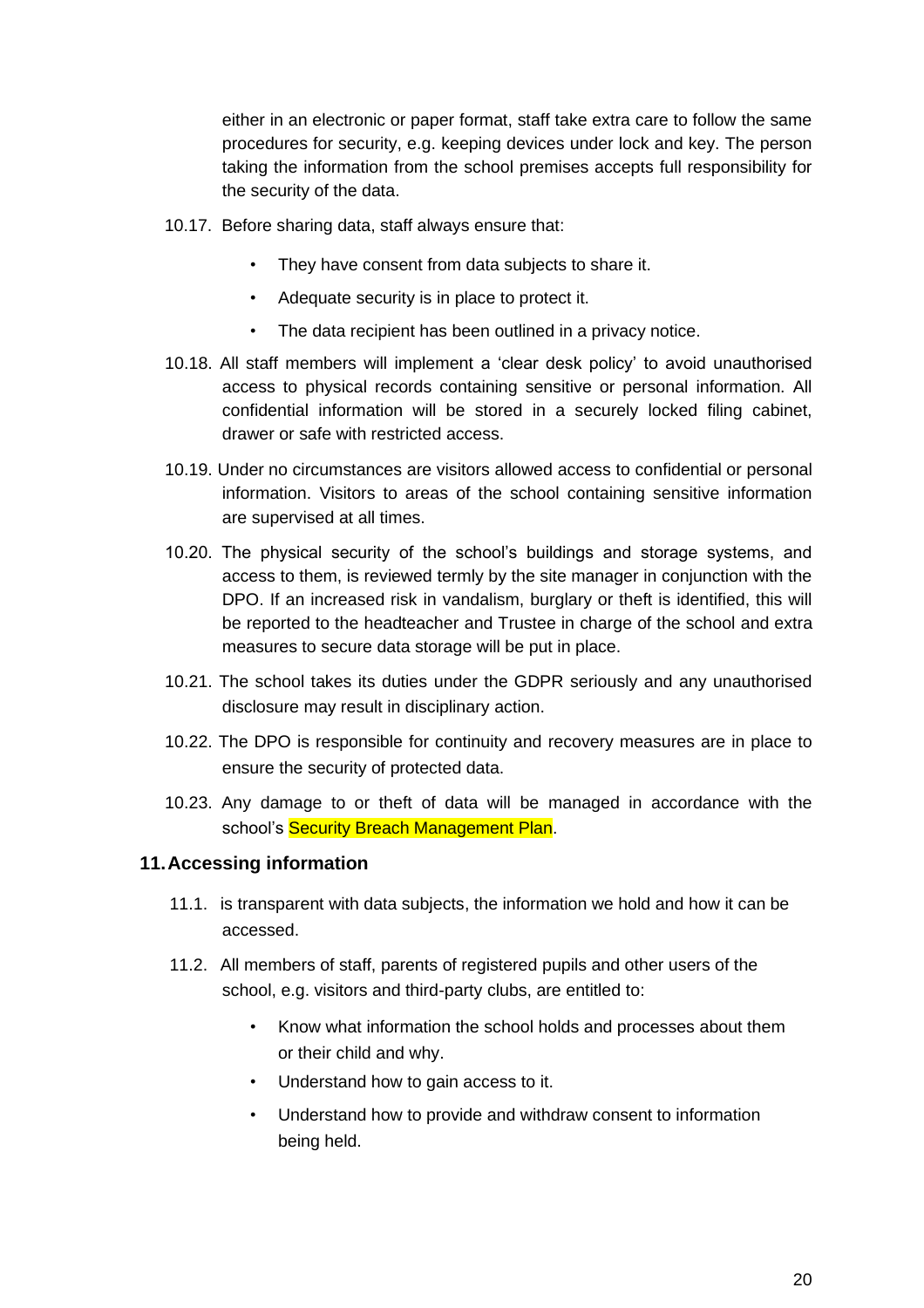- Understand what the school is doing to comply with its obligations under the GDPR.
- 11.3. All members of staff, parents of registered pupils and other users of the school and its facilities have the right, under the GDPR, to access certain personal data being held about them or their child.
- 11.4. Personal information can be shared with pupils once they are considered to be at an appropriate age and responsible for their own affairs; although, this information can still be shared with parents.
- 11.5. Pupils who are considered to be at an appropriate age to make decisions for themselves are entitled to have their personal information handled in accordance with their rights.
- 11.6. The school will adhere to the provisions outlined in the school's GDPR Data Protection Policy when responding to requests seeking access to personal information.

#### **12.Digital continuity statement**

- 12.1. Digital data that is retained for longer than six years will be named as part of a digital continuity statement.
- 12.2. The DPO will identify any digital data that will need to be named as part of a digital continuity statement.
- 12.3. The data will be archived to dedicated files on the school's server, which are password-protected – this will be backed-up in accordance with section 10 of this policy.
- 12.4. Memory sticks will never be used to store digital data, subject to a digital continuity statement.
- 12.5. The IT technician will review new and existing storage methods annually and, where appropriate add them to the digital continuity statement.
- 12.6. The following information will be included within the digital continuity statement:
	- A statement of purpose and requirements for keeping the records
	- The names of the individuals responsible for long term data preservation
	- A description of the information assets to be covered by the digital preservation statement
	- A description of when the record needs to be captured into the approved file formats
	- A description of the appropriate supported file formats for long-term preservation
	- A description of the retention of all software specification information and licence information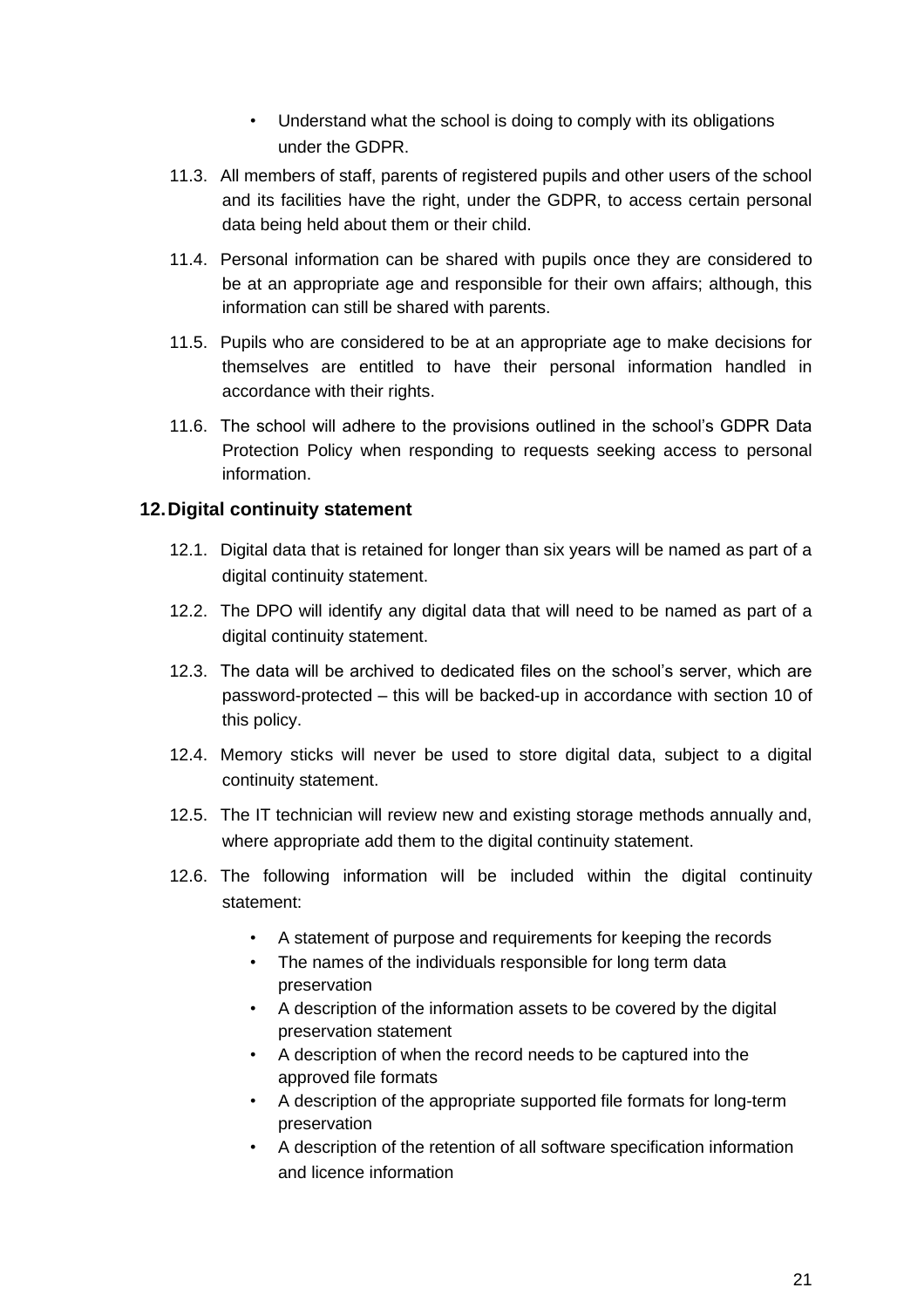• A description of how access to the information asset register is to be managed in accordance with the GDPR

#### **13.Information audit**

- 13.1. The school will conducts information audits on an annual basis against all information held by the school to evaluate the information the school is holding, receiving and using, and to ensure that this is correctly managed in accordance with the GDPR. This includes the following information:
	- Paper documents and records
	- Electronic documents and records
	- Databases
	- Microfilm or microfiche
	- Sound recordings
	- Video and photographic records
	- Hybrid files, containing both paper and electronic information
- 13.2. The information audit may be completed in a number of ways, including, but not limited to:
	- Interviews with staff members with key responsibilities  $-$  to identify information and information flows, etc.
	- Questionnaires to key staff members to identify information and information flows, etc.
	- A mixture of the above
- 13.3. The DPO is responsible for completing the information audit. The information audit will include the following:
	- The school's data needs
	- The information needed to meet those needs
	- The format in which data is stored
	- How long data needs to be kept for
	- Vital records status and any protective marking
	- Who is responsible for maintaining the original document
- 13.4. The DPO will consult with staff members involved in the information audit process to ensure that the information is accurate.
- 13.5. Once it has been confirmed that the information is accurate, the DPO will record all details on the school's Information Asset Register.
- 13.6. The information displayed on the Information Asset Register will be shared with the headteacher to gain their approval.